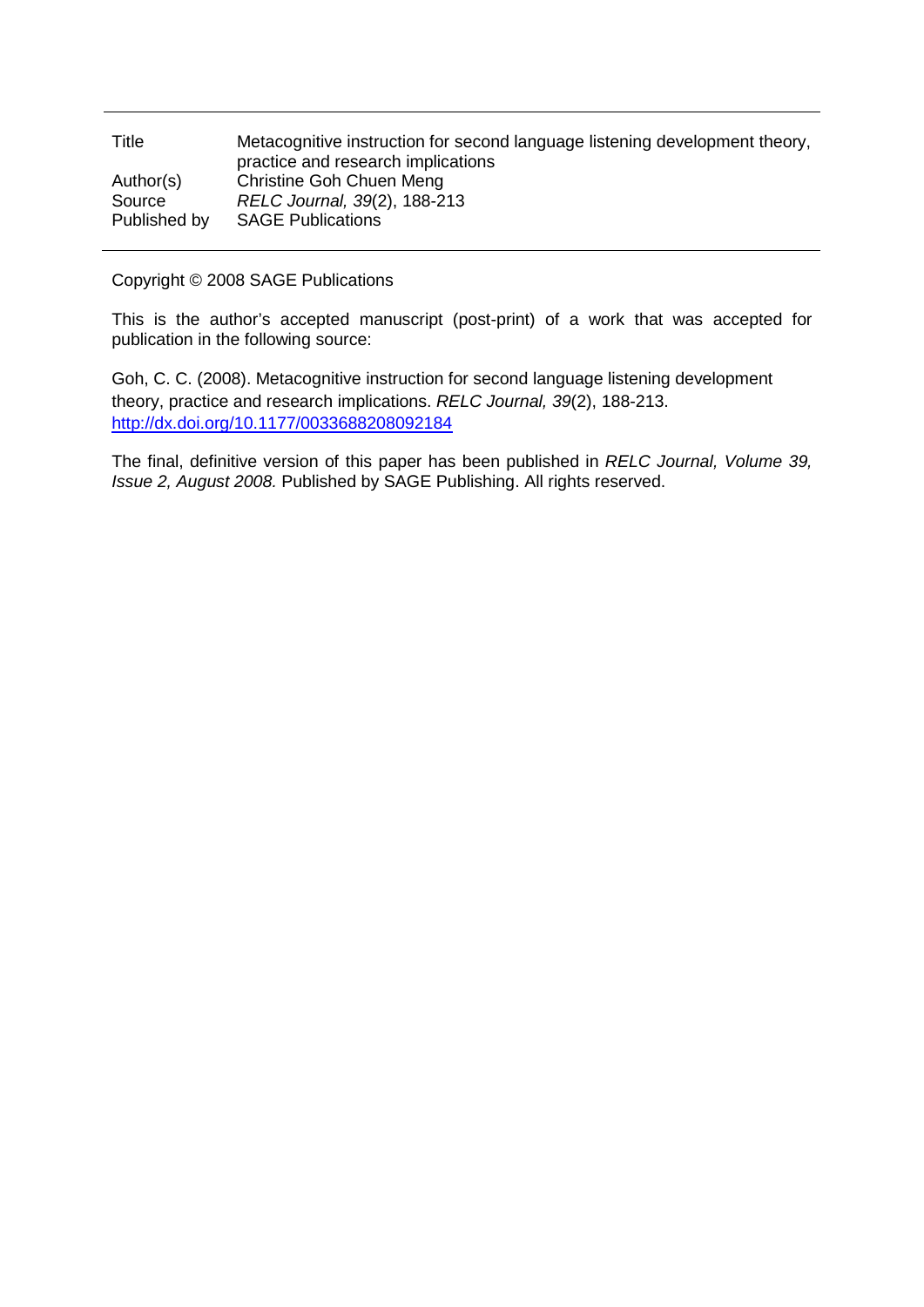# **Metacognitive Instruction for Second Language Listening Development: Theory, Practice and Research Implications**

*Christine Goh National Institute of Education, Singapore*

## **ABSTRACT**

There has been a growing interest in and concern for the teaching of listening in the last 40 years. Looking back over the years, we can see how the emphases on teaching listening and the focus of listening instruction have changed. Although instructional practices were initially heavily influenced by models of the written language and a behaviourist approach, the focus has since moved to developing listening as a skill needed for constructing and communicating meaning. More recently, discussions about listening instruction have emphasised the role of strategy training and learner metacognition in facilitating comprehension. In this paper I discuss a metacognitive approach, drawing on understandings from educational research as well as second language listening studies. I explain its theoretical rationale and identify principles for carrying out metacognitive instruction, as well as outline general instructional objectives and learning activities for this purpose. Finally, I suggest possible research directions for examining the role of metacognition in second language listening and the relevance of metacognitive instruction to listening development.

## **Introduction and Background**

Listening has for some time now been part of many language programmes (Brown 1987; Devine 1978; Dunkel 1991), but many second language (L2) listening scholars have asserted that it should be taught in a more theoretically-informed manner in the classrooms (e.g. Anderson and Lynch 1988; Buck 1995, Mendelsohn 1998; Vandergrift 2004). Brown (1987) observed that even when listening instruction began to receive attention in 1960s, it was heavily influenced by reading and writing pedagogy. Nevertheless, this began to change with Communicative Language Teaching (CLT) methodology, which emphasised the need to teach listening for effective oral communication. Brown further noted that three concepts had begun to inform listening instruction: 1) the difference between the spoken and the written language, 2) various dimensions of authenticity, and 3) the contextualisation of instructional tasks and language. The positive impact of these three concepts continues to this day.

More recent reviews of research by Rubin (1994), Lynch (1998), Vandergrift (2004), Flowerdew and Miller (2005) and Macaro, Graham and Vanderplank (2007) have drawn our attention to new evidence-based approaches to teaching listening in the last 20 years that are influenced by developments in linguistics and cognitive psychology. One of these is the metacognitive approach proposed by scholars such as Chamot (1995), Mendelsohn (1995, 1998) and Vandergrift (2004) which I will to discuss and expand later in this paper.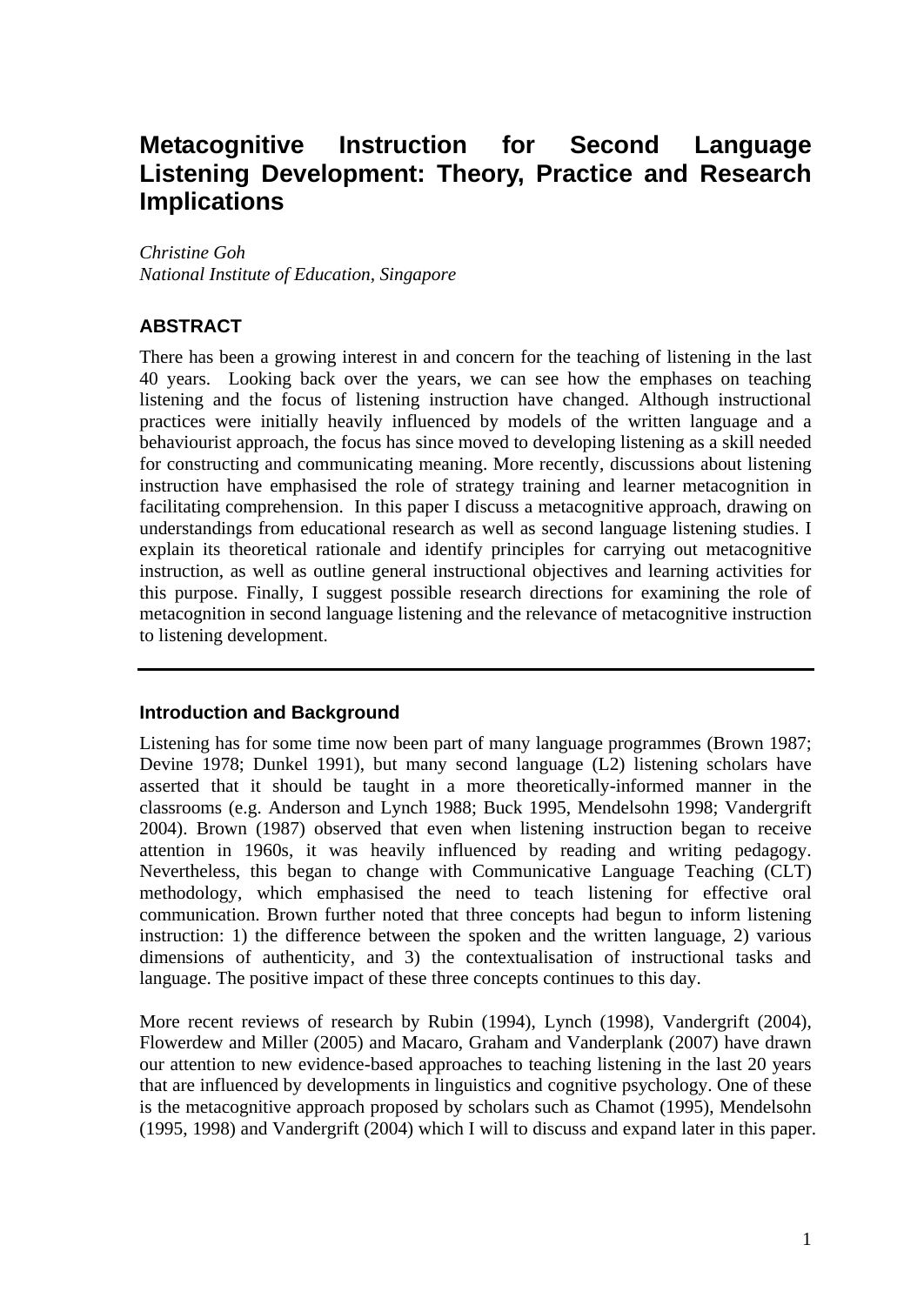|               | Input                                                                                                                                                                               | <b>Instructional</b><br>focus                                                                                                                                           | <b>Main learning</b><br>activities                                                                                                                                                                                                                                                            | <b>Dominant theoretical</b><br>paradigms of learning and<br>comprehension                                                                   |
|---------------|-------------------------------------------------------------------------------------------------------------------------------------------------------------------------------------|-------------------------------------------------------------------------------------------------------------------------------------------------------------------------|-----------------------------------------------------------------------------------------------------------------------------------------------------------------------------------------------------------------------------------------------------------------------------------------------|---------------------------------------------------------------------------------------------------------------------------------------------|
| $50's - 60's$ | Written texts read aloud<br>slowly and clearly                                                                                                                                      | Perception and<br>decoding of<br>sounds:<br>phonemes, word<br>stress and<br>sentence-level<br>intonation.<br>Details contained<br>in written<br>passages read<br>aloud. | Drills for<br>discriminating sounds<br>at word -and<br>sentence-levels<br>Dictation of written<br>passages<br>Answering<br>comprehension<br>questions based on<br>listening passage                                                                                                           | <b>Behaviourist</b><br>Bottom-up / linear<br>processing of information                                                                      |
| $70's - 80's$ | Spontaneous spoken<br>language and scripted<br>texts with a degree of<br>authenticity<br>Face-to-face learner talk<br>Expert speaker-learner<br>interaction<br>Authentic recordings | Information<br>appropriate to the<br>purposes<br>(transactional or<br>interactional) of<br>the spoken texts                                                             | Practising core<br>listening skills.<br>Responding to spoken<br>texts in socially and<br>contextually<br>appropriate ways (e.g.<br>inferring attitude,<br>taking notes,<br>identifying details,<br>$etc.$ )                                                                                   | Interactionist/<br>sociolinguistic<br>Top-down and context-<br>driven interpretation                                                        |
| 90's-present  | Spontaneous spoken<br>language and scripted<br>texts with a high degree<br>of authenticity<br>Face-to-face learner talk                                                             | The use of<br>listening<br>strategies for<br>enhancing<br>comprehension<br>and coping with<br>problems                                                                  | Practising core<br>listening skills.<br>Responding to spoken<br>texts in socially and<br>contextually<br>appropriate ways<br>Applying cognitive,<br>metacognitive and<br>social-affective<br>strategies during<br>listening<br>Developing<br>metacognitive<br>awareness about L2<br>listening | Developing metacognitive<br>awareness about L2<br>listening<br>Interactionist/sociolinguistic<br>Socio-cognitive models of<br>comprehension |

Table 1 Approaches to Listening Instruction

Table 1 shows the key phases in the evolution of L2 listening instruction, reflecting a deepening understanding of the construct of learner listening as a cognitive and communication skill within the field. Clearly, the phases are not distinct in reality, as old ideas do not automatically disappear overnight to make way for new ones. Moreover,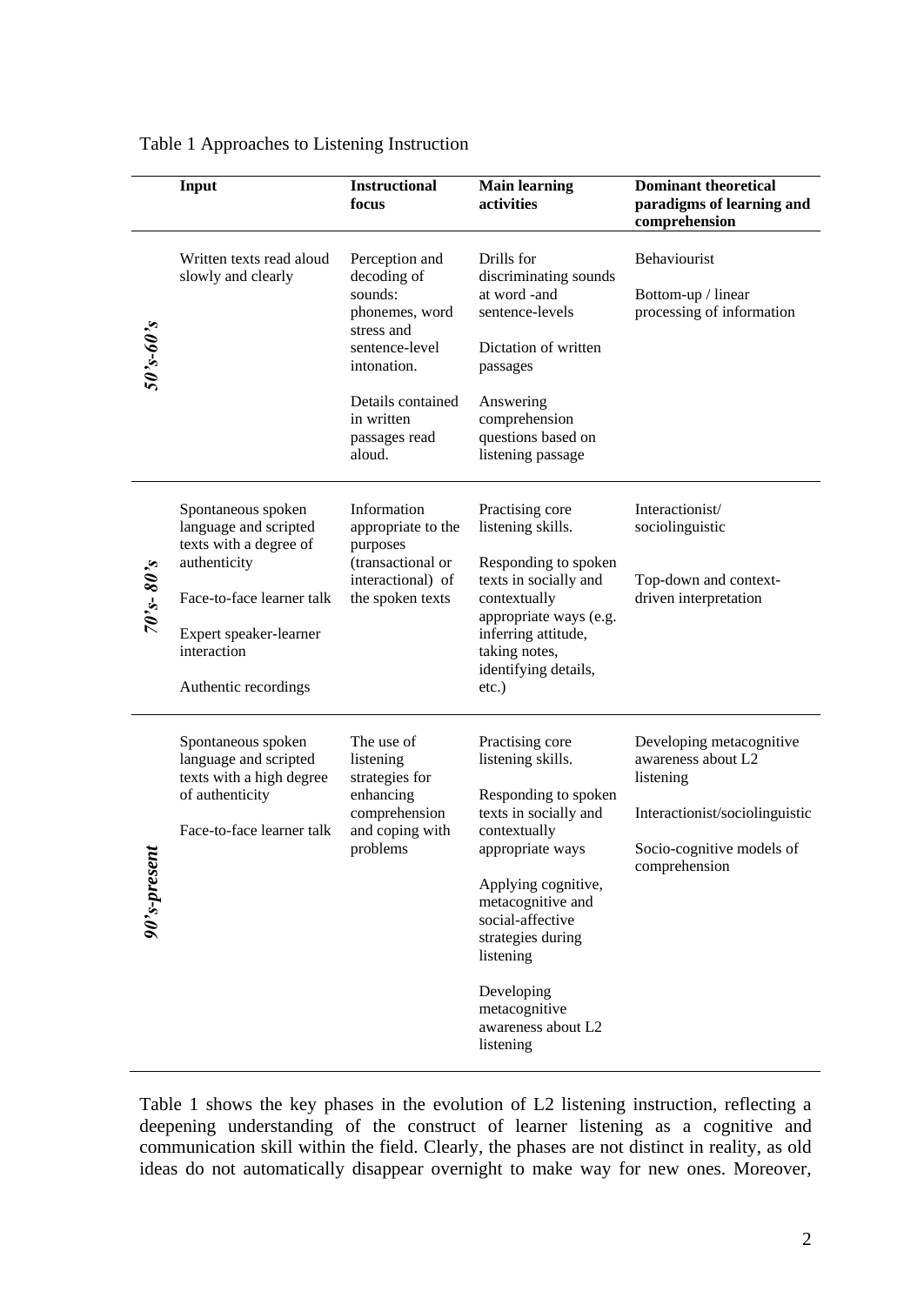recommended practices are not always adopted in the classroom. Techniques used in the 1960s (for example, answering comprehension questions) were still found in classrooms and course books twenty years later when the CLT methodology was already popular in many places (Brown 1987).

My survey of some current course books and conversations with teachers revealed that these comprehension-based techniques have persisted even till today. For example, learners are still required to demonstrate their understanding of listening passages or video texts, albeit in new response formats, by choosing the correct answer from a number of options, writing summaries and using words from the listening input to complete sentences or text. One possible reason why this practice has persisted in spite of developments in language teaching methodologies is that the way listening is assessed in some high-staked public examinations has not really changed over the years. Nevertheless, in places where the influence of CLT is found in both teaching and assessment, we have seen more positive developments L2 listening instruction.

The CLT movement coincided with important theoretical developments concerning the constructive nature of text comprehension. These understandings can be seen in one of the key innovations during the CLT period, namely the role of pre-listening phases (Anderson and Lynch 1988; Underwood 1989; Ur 1984). Teachers were advised to include pre-listening activities to 'activate learners' *schemata*' (sets of knowledge structures stored in the long term memory). The activities would enable learners to use their prior knowledge to understand and interpret the meanings from text they would subsequently hear.

The CLT methodology foregrounds the importance of practising core listening skills, such as listening for details, listening for gist, predicting, listening selectively and making inferences. The main outcome of listening lessons, however, is typically the achievement of successful comprehension. With a focus on the product of listening, every activity becomes a test of the learners' listening ability. Although scholars have warned against using listening activities as a disguised form of testing (Sheerin 1987), this practice is in fact quite commonplace in many language classrooms even till this day.

Learners may become anxious because they have not 'done well' and may fear that they will be negatively evaluated by their teachers and peers. They work on improving their listening but many of them do not really know where to start other than to 'practise harder' on their own. They are unable to take control of their learning and do not know how to direct their extensive listening activities to achieve their learning goals. When they encounter problems, they also do not know how best to cope with them other than to 'listen harder'.

In the last 15 years we have seen many exciting ideas for teaching second language listening that are aimed at addressing these learner needs. The strategic approach works within a socio-cognitive paradigm to train learners in applying strategies in order to handle the demands of listening (Mendelsohn 1998). Teachers are advised to use techniques, such as teacher-modelling, to show learners the mental activities that they engage in to construct their understanding of listening texts. Modelling can be done through the teacher thinking-aloud about planning, monitoring and evaluating strategies (Chamot 1995), as well as demonstrating cognitive strategies of verifying informed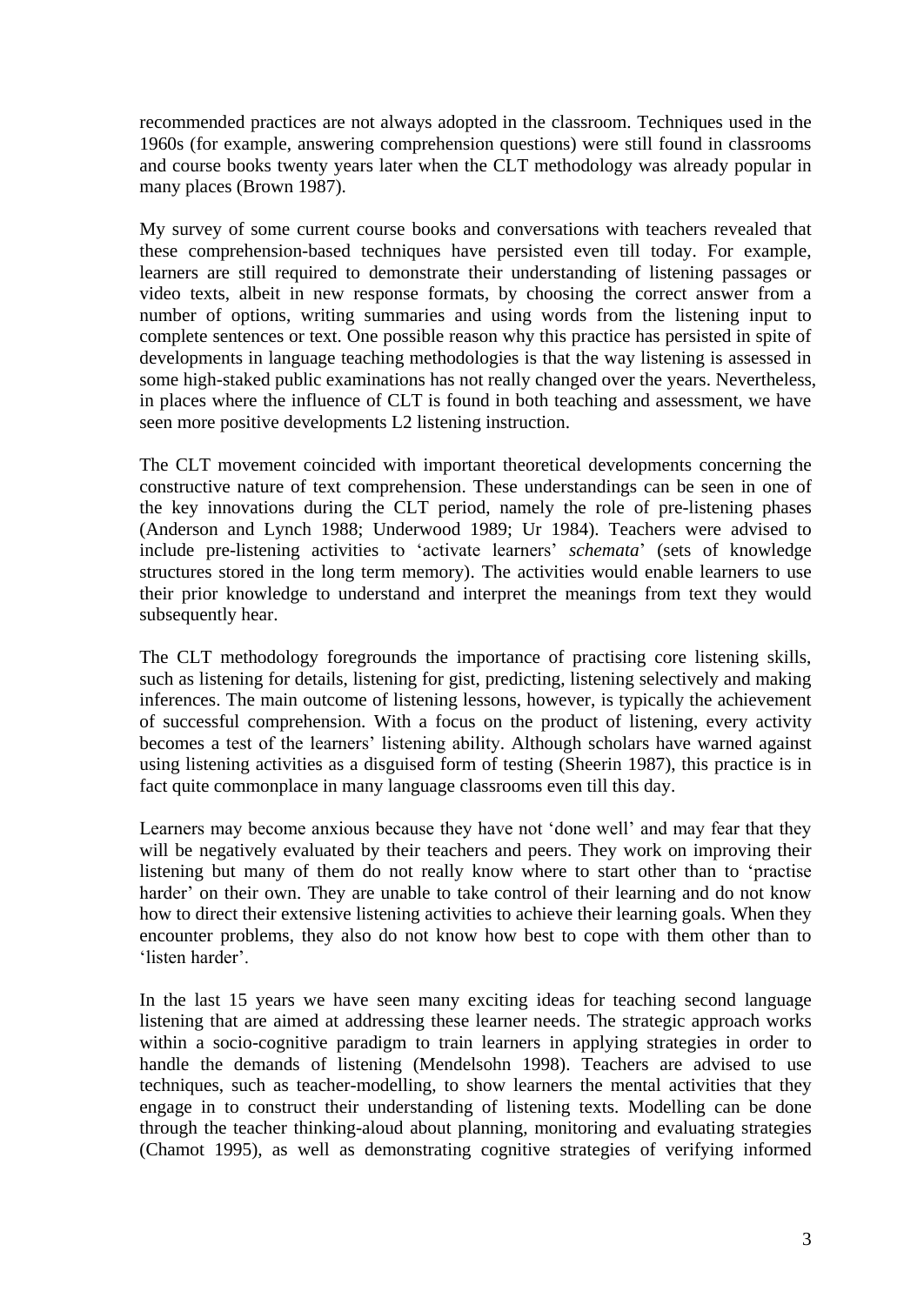guesses (Field 1998). Teachers have also been encouraged to use pre-communication activities as a way of raising learners' awareness about listening processes (Buck 1995).

Vandergrift (2004) further proposed a metacognitive cycle to help learners integrate the use of strategies while listening. At specific stages in a lesson sequence, learners are prompted to use strategies to regulate their comprehension and achieve successful comprehension. The cycle includes important metacognitive processes such as verification and evaluation that effective learners engage in. These processes not only raise learners' awareness about strategy use, but also offer much needed scaffolding while learners are working with listening texts. Learners who successfully use these strategies to improve their comprehension will also experience an increase in motivation.

Teacher modelling and scaffolded listening practice in metacognitive processes are clearly valuable for helping learners *learn* how to listen. The techniques demystify the skills involved in successful listening by making implicit processes of skilful listeners explicit to novice listeners. Learners who want to practise 'harder' are shown tangible ways of managing their mental processes for listening. A limitation of current metacognitive approach, however, is that they tend to focus almost exclusively on using strategies for comprehend listening texts in class and does not go far enough in helping learners with other forms of learning to listen, both within and beyond the classroom.

What is needed, therefore, is an expansion of the current approach to engage learners in a wider range of metacognitive activities. Metacognitive learning activities should aim at deepening learners' understanding of themselves as L2 listeners and the demands and process of L2 listening, as well as teaching learners how to manage their comprehension and learning. I have argued elsewhere for the need to focus on a process-based approach to teaching listening (Goh 1997, 2002a). I refer to this as "metacognitive instruction", following the term's usage in educational psychology and instructional sciences. Metacognitive instruction for L2 listening development elicits and enhances learners' knowledge about learning to listen, as well as helps learners use effective strategies for managing their comprehension and overall listening development.

## **The Theoretical Basis for Metacognitive Instruction**

At the heart of metacognitive instruction is the concept of metacognition which was introduced in cognitive psychology more than 30 years ago. The term was coined by John Flavell (1976, 1979) to refer to an individual's awareness of thinking and learning: what we are thinking, how we are thinking in relation to a learning task or situation and why we are thinking in a particular way. Metacognition also includes the ability to regulate these thinking processes. The following explanation by Flavell will help to illustrate this:

> 'Metacognition' refers to one's knowledge concerning one's own cognitive processes and products or anything related to them, e.g. the learning-relevant properties of information or data. For example, I am engaging in metacognition (metamemory, metalearning, metacognitive-attention, metalanguage, or whatever) if I notice that I am having more trouble learning A than B; if it strikes me that I should double-check C before accepting it as a fact; if it occurs to me that I had better scrutinize each and every alternative in any multiplechoice type task situation before deciding which is the best one; if I sense that I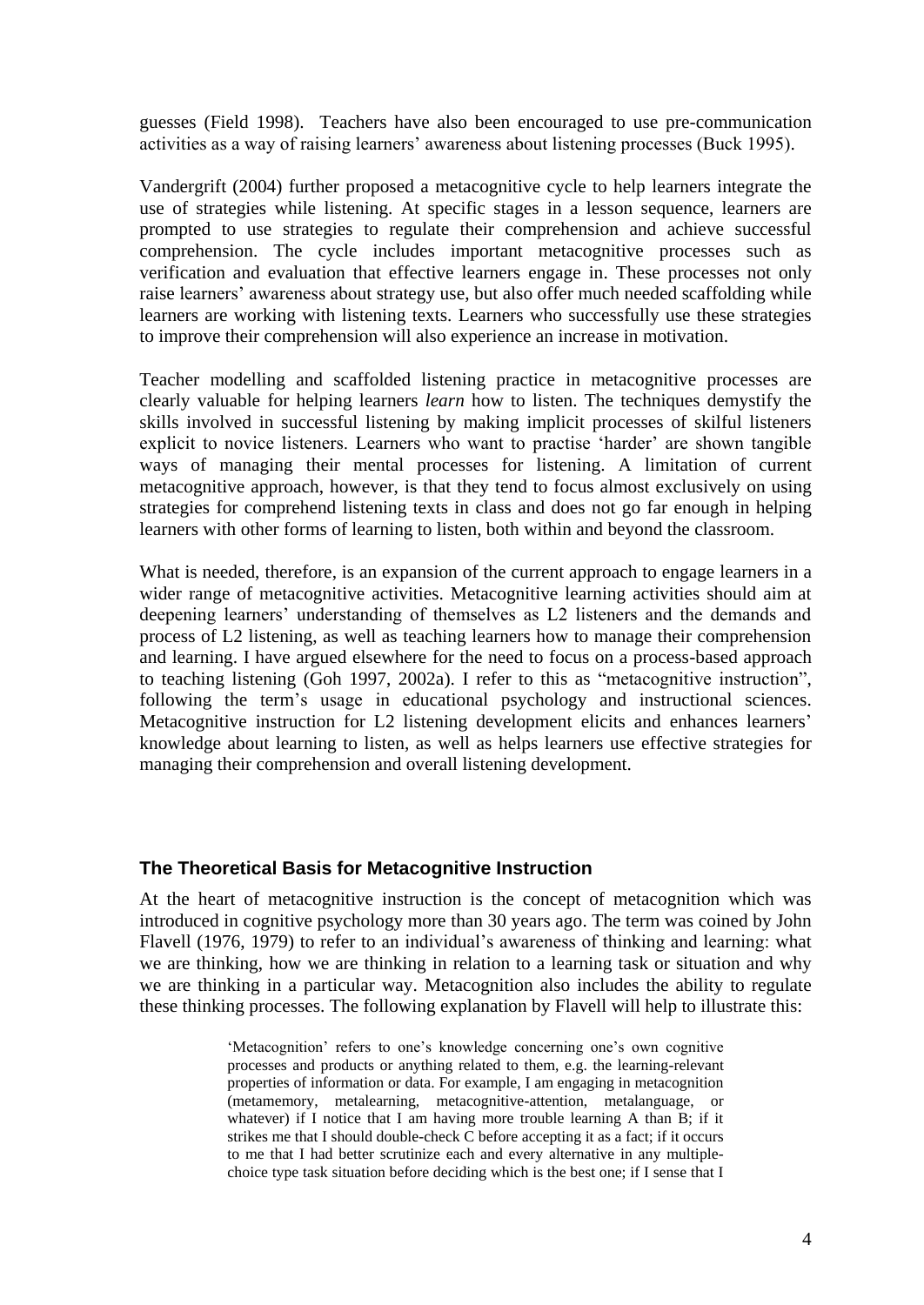had better make a note of D because I may forget it. ... Metacognition refers, among other things, to active monitoring and consequent regulation and orchestration of these processes in relation to the cognitive objects or data on which they bear, usually in the service of some concrete goal or objective (Flavell, 1976, p.232).

Metacognitive awareness takes the form of experience and knowledge (Flavell 1979). Metacognitive experience is a feeling we have about our cognition, such as the feeling we have when we do not understand something, while metacognitive knowledge consists of our beliefs and knowledge about learning. Flavell defined metacognitive experiences as "any conscious cognitive or affective experiences that accompany and pertain to any intellectual enterprise" (1979: 906). An example of this in L2 listening is when a learner is struggling with a word recognition problem and suddenly remembers a similar problem that he or she managed to solve in another listening event. Using the knowledge he or she has, the learner applies a similar strategy for solving the new word-recognition problem. Some metacognitive experiences, however, are fleeting and do not invoke any particular knowledge pertaining to learning. An example is when a learner feels a momentary sense of puzzlement and forgets or ignores it immediately.

Although individuals acquire metacognition through implicit socialisation with experts such as parents, older siblings, teachers, and even peers, there is a difference in each person's adequacy of knowledge and control (Veenman, Van Hout-Wolters and Afflerbach 2006). This is certainly true of second language learners. High proficiency EFL readers, for example, demonstrated better use of metacognitive strategies and richer metacognitive knowledge about the nature of reading in a second language (Zhang, 2001). Similar findings have also been reported in a number of studies for second language listeners (Goh 1998, 1999; O'Maley, Chamot and Küpper 1989; Young 1997, Vandergrift 1996, 1997; Young 1997).

Metacognition has been referred to as the "seventh sense" in learning (Nisbet and Shucksmith 1986) and many scholars have called for further in-depth investigation and systematic instruction in the classroom (Weinstein, Goetz and Alexander 1988). Recent discussion about multiple intelligences have also argued that metacognitive knowledge about strategies combined with self-monitoring can contribute powerfully to intelligent behaviour (Perkins 1995). Metacognition has been found to be one of the most reliable predictors of learning (Wang, Haertel and Walberg 1990) and the benefits of metacognitive instruction has been reported in different subject domains, such as Mathematics and Reading.

The construct of metacognition has been examined through many of its related components: beliefs, theory of mind, awareness, metamemory, higher-order skills, learning strategies, heuristic strategies, executive skills and self-regulation (Veenman et al. 2006). In the field of second language learning, Wenden (1987, 1991, 1998) first drew our attention to the enormous potential that the concept of metacognition had for understanding L2 learning. She also noted that several metacognitive terms had been used (sometimes interchangeably) in L2 discussion: beliefs, metacognitive knowledge, metacognitive skills, metacognitive strategies, learning strategies, comprehension monitoring and self-regulation. The proliferation of these terms indicate varying perspectives on the construct of metacognition and has resulted in a lack of consistency in the way metacognitive processes are conceptualised in the field of second language teaching and learning.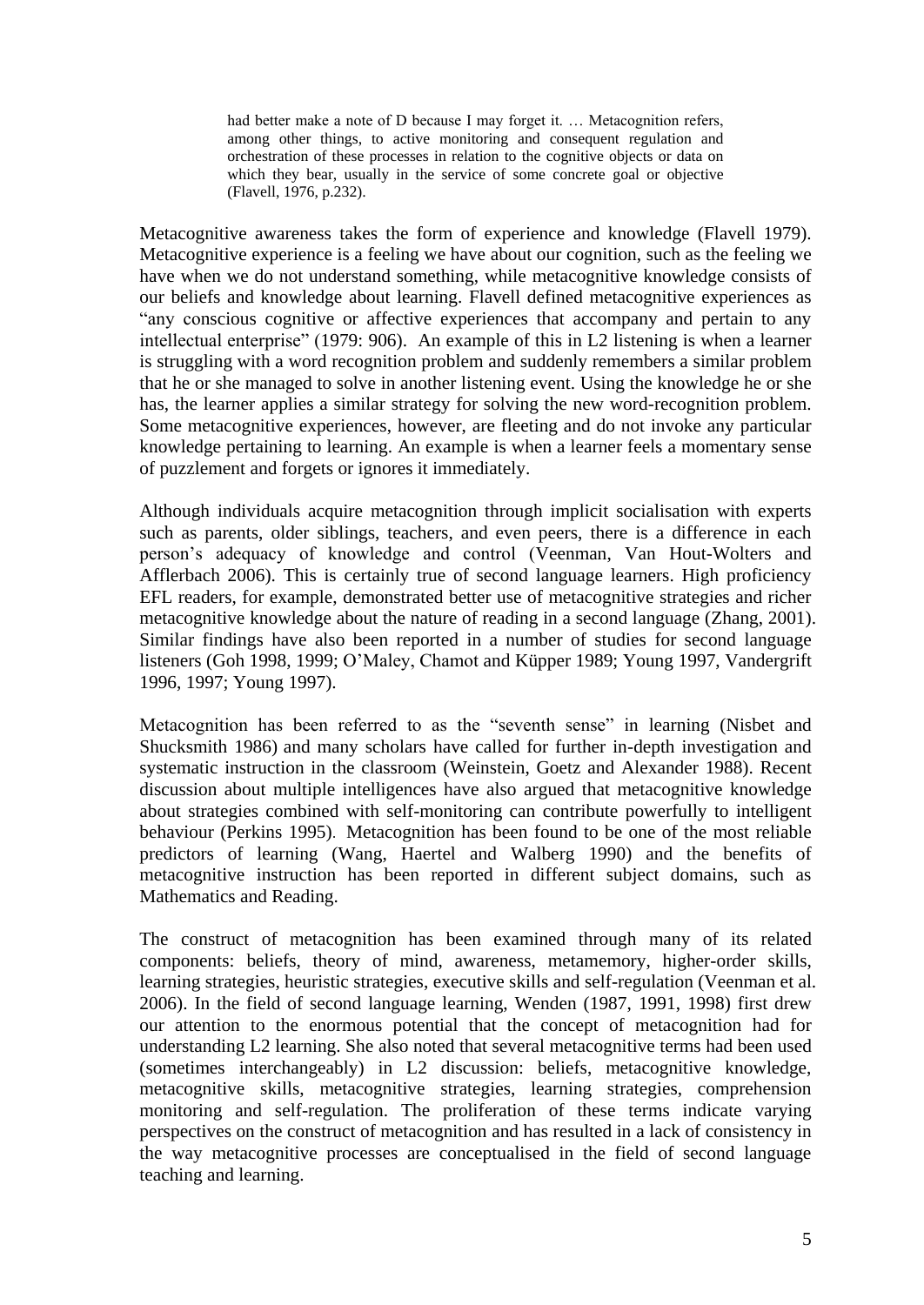I am proposing a form of metacognitive instruction for L2 listening development that is based on the original definition of metacognition which combines metacognitive knowledge (Flavell 1979) and metacognitive strategies (Brown 1978). This combined approach captures the essential twin features of metacognition in learning, namely selfappraisal and self-regulation, and is one that has been accepted by most educational researchers investigating the construct of metacognition and the training of metacognitive skills (Paris and Winograd, 1990). Besides emphasising the importance of declarative knowledge in learning, such a definition also accounts for the current understanding about the executive functions of human cognition (Baddeley 2000). This definition has continued to find support within current scholarly efforts at developing a unified understanding of the concept of metacognition (Nelson 1996; Veenman et al. 2006).

My proposed methodology for metacognitive instruction is further situated within a broader framework that accounts for different cognitive and social processes in learning (Bruer 1998: 681):

- 1. Learning is an active, strategic and constructive process;
- 2. It follows developmental trajectories in subject-matter domains;
- 3. It is guided by learners' awareness and control of their mental processes;
- 4. It is facilitated by social and collaborative settings that value self-directed student dialogue.

This framework emphasises the constructive nature of learning and the important role that L2 learners play in the process of learning to listen. It takes into account learners' paths of development as they become more skilled at listening: beginning L2 listeners need to devote a great deal of attentional resources to processing words in streams of speech, but the process of perceiving aural input and interpreting meaning gradually becomes more automatised as they develop in their competence (Buck 2001; Hulstijn 2003; Rost 2002; Segalowitz 2003). Besides accounting for the role of metacognition in learning, this social-cognitive framework also underscores the cognitive and affective benefits of learners working together to explore ways of learning (Hancock 2004; McCafferty *et al.*  2006).

#### **Metacognitive Instruction and L2 Listening**

Metacognitive instruction can potentially heighten learners' awareness of their listening and learning processes and develop learners' ability to use appropriate strategies. Metacognitive instruction in reading has been shown to be beneficial particularly for weak first language readers (Pressley and Gaskins 2006) and some indications of its benefits have also been observed amongst weak second language listeners (Goh and Yusnita 2006). An exploratory study on the role of collaboration during listening tasks also shows a positive effect on young language learners' development of metacognitive knowledge about listening (Nathan 2008).

Research into metacognitive awareness about listening is still relatively new. Nevertheless, findings to date show that language learners demonstrate some degree of metacognitive knowledge about themselves as L2 listeners and the listening process (Goh 1997; Graham 2006; Sinanu, Palupi, Anggraeni and Hastuti, 2007) and this is true also of young learners (Goh and Yusnita 2006; Vandergrift 2002). Several recent studies also showed that metacognitive knowledge can be increased through classroom instruction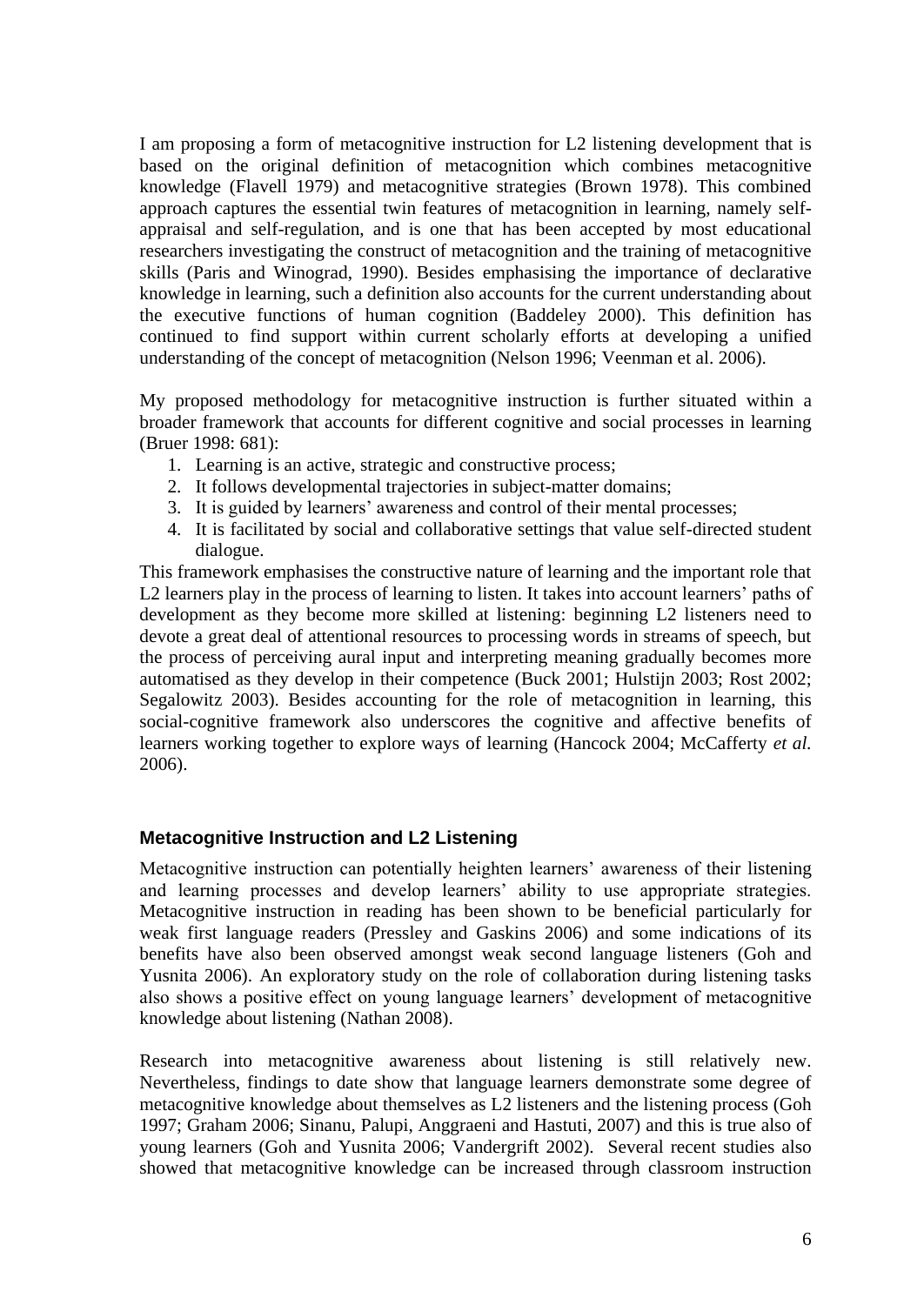(Liu and Goh 2006; Mareschal 2007; Vandergift 2004). Two studies have also demonstrated a causal relationship between metacognitive instruction and statistically significant improvement in listening performance (Vandergrift 2007; Zeng, 2007)

How does learners' metacognitive knowledge about listening influence the outcome of their listening comprehension? One way in which this is possible is that it influences the manner in which learners approach the task of listening and learning to listen. Learners who have appropriate task knowledge about listening may plan, monitor and evaluate what they do, compared with those who approach listening in a random or incidental manner. Flavell argues for the positive effects metacognition has on learning in general:

> I believe that metacognitive knowledge can have a number of concrete and important effects on the cognitive enterprises of children and adults. It can lead you to select, evaluate, revise, and abandon cognitive tasks, goals, and strategies in light of their relationships with one another and with your own abilities and interests with respect to that enterprise. Similarly, it can lead to any of a wide variety of metacognitive experiences concerning self, tasks, goals, and strategies, and can also help you interpret the meaning and behavioral implications of these metacognitive experiences (Flavell 1979: 908).

There is further evidence to suggest that language learners who are aware of the benefits of some listening strategies may also use these strategies to improve their listening comprehension during communication (Zhang and Goh 2006). Learners who are conscious of their own listening problems may also be motivated to find ways of addressing them.

Findings from the small number of studies reviewed here indicate that metacognitive instruction in listening can be beneficial in at least three ways: 1) It improves affect in listening, helping learners to be more confident, more motivated and less anxious; 2) It has a positive effect on listening performance; 3) Weak listeners potentially benefit the greatest from it. Clearly, more needs to be done to investigate the role of metacognitive instruction and examine factors that influence the effectiveness of such an approach. This is something I will return to in the last part of the paper.

## **Principles of Metacognitive Instruction**

Research within and beyond L2 listening has consistently shown that even though metacognitive development can occur naturally through implicit socialisation with experts, it can be enhanced through explicit intervention and scaffolded learning experiences in the classroom (Veenman *et al.* 2006). The proposed metacognitive instruction framework comprises two key components of metacognition: metacognitive knowledge and metacognitive strategies.

#### *Metacognitive knowledge*

There are three dimensions of metacognitive knowledge (Flavell 1979). Each dimension addresses a specific area of declarative knowledge that L2 listeners should develop:

- *Person knowledge*: the way individuals learn to listen and the factors that influence one's own listening;
- *Task knowledge*: the nature and the demands of listening tasks;
- *Strategy knowledge*: effective ways to learn or accomplish a listening task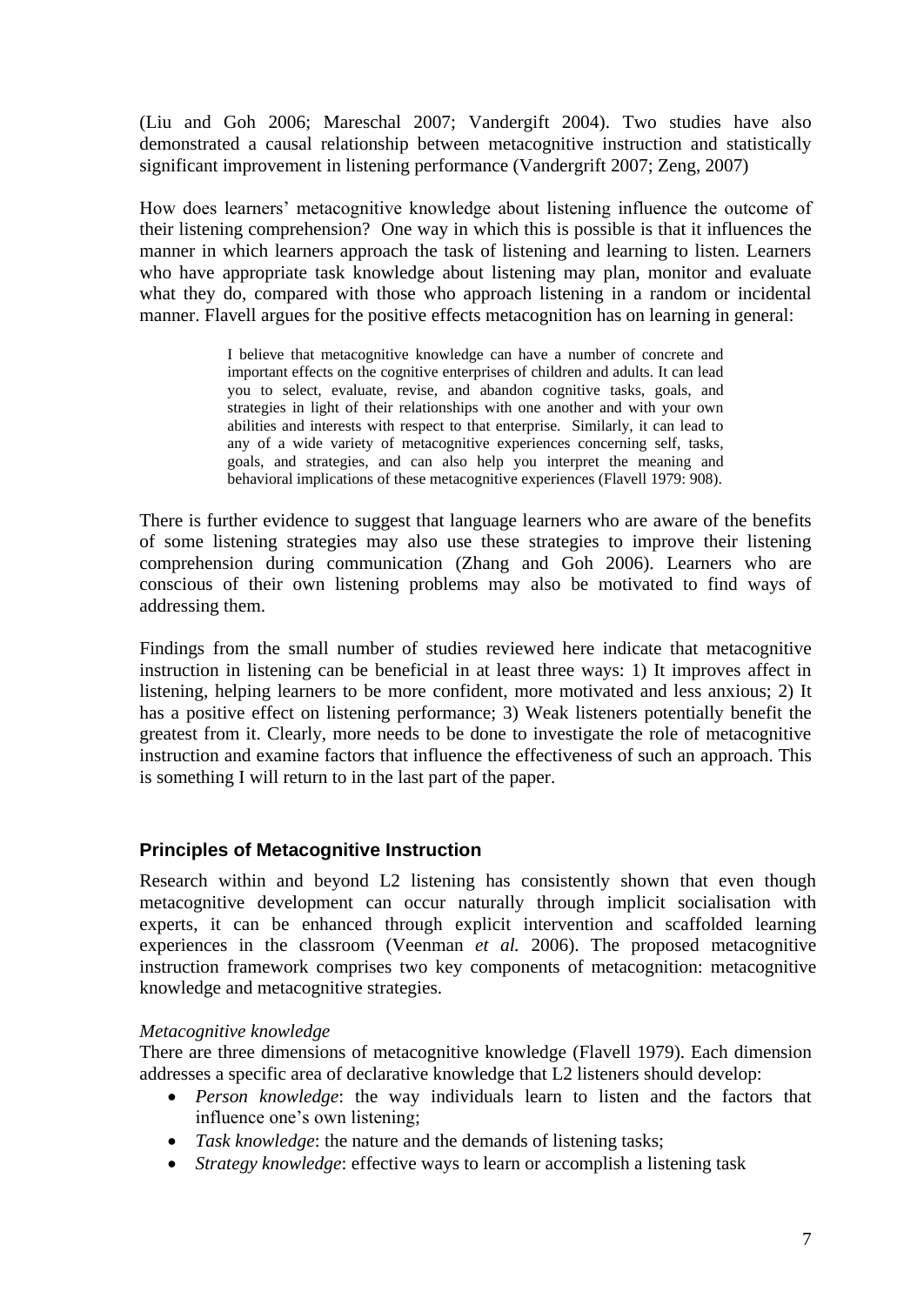The categorisations of strategies by A.L. Brown (1978) have been applied successfully in L<sub>2</sub> research and are useful considerations for developing greater self-regulation during listening and for general listening development:

- *Planning*: determining comprehension or learning objectives and deciding the means by which the objectives can be achieved;
- *Monitoring*: checking the progress of unfolding comprehension or overall listening development plans;
- *Evaluating:* determining the success of one's efforts at processing spoken input or the outcome of a plan for improving one's listening abilities.

Specific learning activities will have to be designed to help learners develop greater knowledge about the way various internal and external factors influence their own listening comprehension and learning processes. Through these activities learners will also learn about strategies for controlling and directing these processes themselves. The general instructional objectives for each component of metacognitive instruction are summarised in Table 2.

Veenman *et al.* (2006: 9) identified three key principles for successful metacognitive instruction:

- 1. Embedding metacognitive instruction in the subject matter to ensure connectivity.
- 2. Informing learners about the usefulness of metacognitive activities to make them exert the initial extra effort.
- 3. Prolonged training to guarantee the smooth and guaranteed maintenance of the metacognitive activity.

We can design two kinds of learning activity based on these principles (see Table 3).

The first is what I call *integrated experiential listening tasks*. These tasks enable learners to experience social-cognitive processes of listening comprehension as they are working on specific listening activities. These activities are mainly those they carry out using their course books or materials that their teachers have prepared, and the focus is typically on extraction of information and construction of meaning. By integrating everyday listening activities with metacognitive materials, we help learners become aware of various processes that are involved in L2 listening. In turn, they can learn to apply this knowledge to their listening development beyond the classroom, be it to explore their own selfconcept as listeners, use appropriate strategies during listening or identify factors that influence their own performance in different listening tasks. Other types of integrated experiential listening tasks require more planning and direct commitment on the part of the learners. They are in the form of collaborative mini-projects which enable learners to co-construct metacognitive knowledge about listening as they work on the project.

The second type of activity is *guided reflections on listening*. The aim of these activities is to draw out learners' implicit knowledge about L2 listening and at the same time encourage them to construct new knowledge as they make sense of their own listening experiences. These reflections engage learners in not only thinking back to events that have taken place but also to plan ahead as a way of managing their own learning.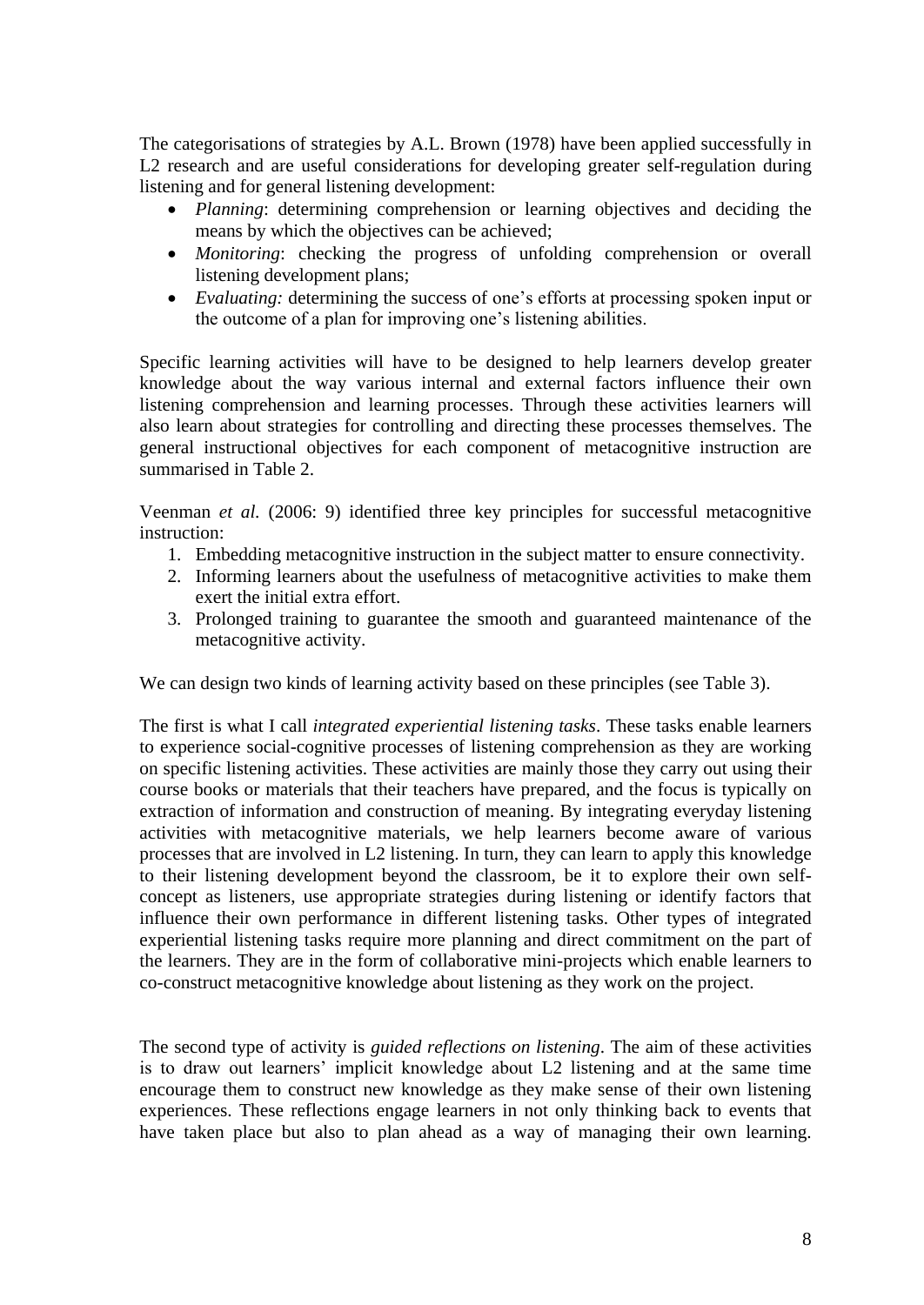Table 2 General learning objectives for metacognitive instruction in second language listening

| <b>Metacognitive Knowledge</b>                                                                                                                                                                                                                                                                                                                                                                                                                                                                                                                                                                                | <b>Metacognitive Strategies</b>                                                                                                                                                                                                                                                                                                                                                                                                                                                                                                                                                                                             |  |
|---------------------------------------------------------------------------------------------------------------------------------------------------------------------------------------------------------------------------------------------------------------------------------------------------------------------------------------------------------------------------------------------------------------------------------------------------------------------------------------------------------------------------------------------------------------------------------------------------------------|-----------------------------------------------------------------------------------------------------------------------------------------------------------------------------------------------------------------------------------------------------------------------------------------------------------------------------------------------------------------------------------------------------------------------------------------------------------------------------------------------------------------------------------------------------------------------------------------------------------------------------|--|
| <b>Person Knowledge</b><br>Develops better knowledge of self as an L2<br>listener:<br>Examines personal beliefs about self-<br>$\bullet$<br>efficacy and self-concepts with regard to<br>listening in a second language<br>Identifies listening problems, causes and<br>$\bullet$<br>possible solutions                                                                                                                                                                                                                                                                                                       | Planning<br>Determines own listening $(\blacksquare)$ and learning $(\checkmark)$<br>goals and the means by which the objectives can<br>be achieved:<br>Previews main ideas<br>$\blacksquare$<br>Rehearses language needed for the task<br>٠<br>Identifies important parts of input to<br>٠<br>attend to<br>personal<br>goals for<br>listening<br>Sets<br>development<br>Seeks<br>appropriate<br>opportunities<br>for<br>listening practicing                                                                                                                                                                               |  |
| <b>Task Knowledge</b><br>Understands the nature of L2 listening and the<br>demands of the task of learning to listen:<br>Experiences mental, affective and social<br>processes involved in listening<br>Differentiates different types of listening<br>$\bullet$<br>skill (e.g. listening for details, listening<br>for gist, listening to infer information.)<br>Analyses factors that influence listening<br>$\bullet$<br>performance<br>(e.g.<br>speaker,<br>text,<br>interlocutor, strategy)<br>Compares<br>and evaluates<br>ways<br>to<br>٠<br>improve listening abilities outside formal<br>instruction | <b>Monitoring</b><br>Checks the progress of own comprehension while<br>listening $(\blacksquare)$ and general efforts at developing<br>own listening ability $(\checkmark)$ .<br>Checks understanding of message by<br>drawing on appropriate sources<br>of<br>knowledge<br>(e.g.<br>context,<br>factual.<br>linguistic)<br>Checks the appropriateness and accuracy<br>$\blacksquare$<br>of one's understanding against old and<br>new information<br>Considers<br>$\checkmark$<br>progress<br>of<br>listening<br>development in light of what has been<br>planned<br>Assesses chances of achieving learning<br>✓<br>goals. |  |
| <b>Strategy knowledge</b>                                                                                                                                                                                                                                                                                                                                                                                                                                                                                                                                                                                     | Evaluating                                                                                                                                                                                                                                                                                                                                                                                                                                                                                                                                                                                                                  |  |

Understand the roles of cognitive, metacognitive and social-affective strategies

 $\overline{a}$ 

 $\mathbf{r}$ 

- Identifies strategies that are appropriate for specific types of listening task and problem
- Demonstrates the use of strategies
- Identifies strategies that may not be appropriate for their learning style or culture

Judges the success of own comprehension after a listening task  $(\blacksquare)$  and plan for developing own listening ability  $(\checkmark)$ .

- Determine the overall acceptability of one's understanding and interpretation of the message/ information.
- Checks the appropriateness and accuracy of one's understanding against old and new information
- **Assesses** the effectiveness of strategies for learning and practice
- $\checkmark$  Assesses the effectiveness of one's overall plan to improve listening
- $\checkmark$  Assesses the appropriateness of learning goals set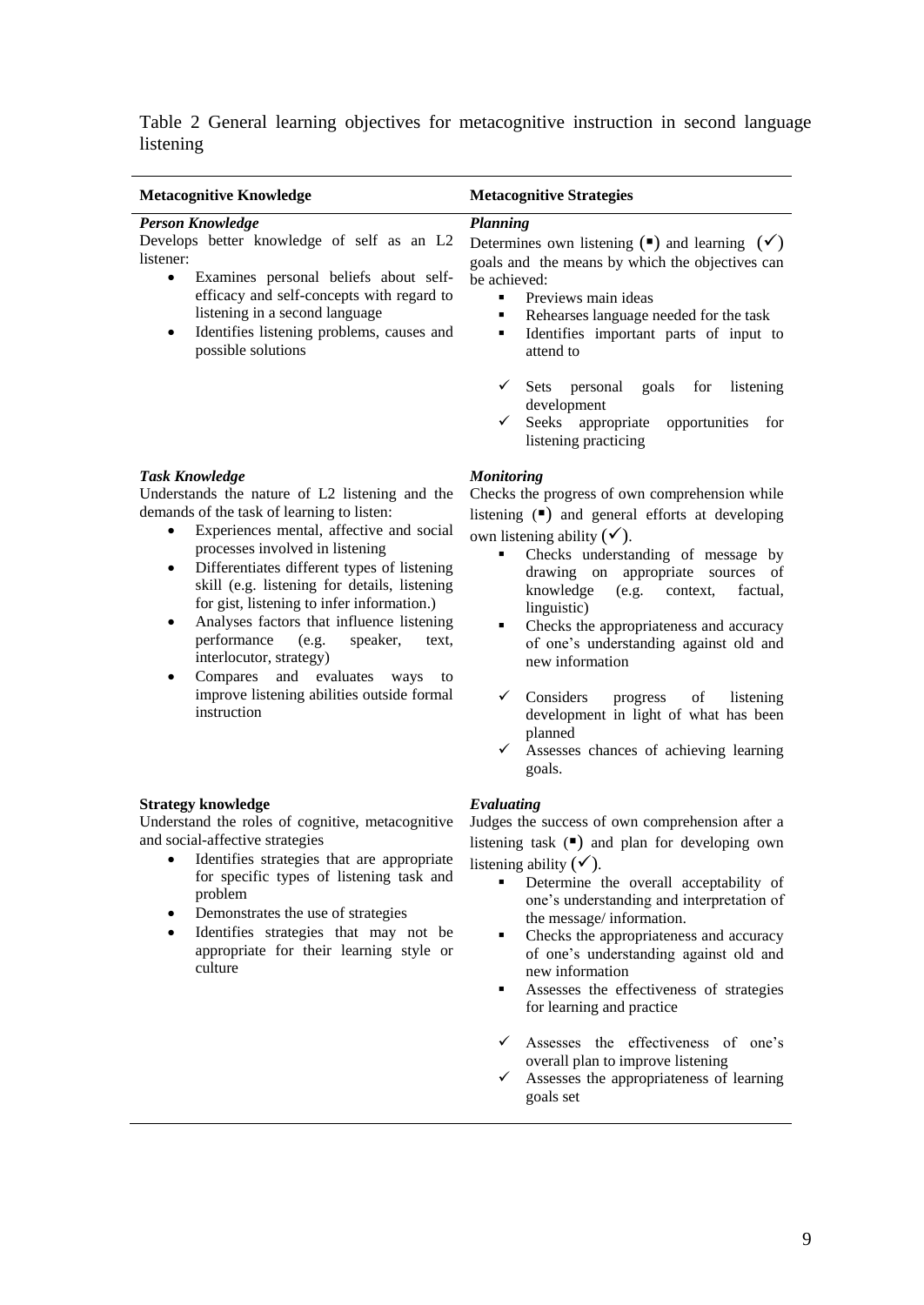| <b>Types of Metacognitive</b><br><b>Instructional Task</b> | <b>Learning Activities</b>                         | <b>Descriptions</b>                                                                                                                                                                                                                                                                                                               |
|------------------------------------------------------------|----------------------------------------------------|-----------------------------------------------------------------------------------------------------------------------------------------------------------------------------------------------------------------------------------------------------------------------------------------------------------------------------------|
| A. Integrated experiential<br>listening tasks              | Metacognitive listening<br>sequence <sup>1</sup>   | A lesson sequence in which learners are guided at specific stages to orchestrate listening<br>strategies for facilitating successful comprehension and participation in oral interaction, followed<br>by personal evaluation of learning.                                                                                         |
|                                                            | Self-directed listening                            | A set of prompts to guide learners in making pre-listening preparations, evaluating their<br>performance and planning for future listening tasks.                                                                                                                                                                                 |
|                                                            | Listening buddies                                  | Learners work in pairs or small groups at regular intervals to select resources and identify<br>strategies for their extensive listening practice.                                                                                                                                                                                |
|                                                            | Peer-designed listening<br>programmes              | Learners work in a small group to design a listening task for the rest of the class and in the<br>process co-construct metacognitive knowledge about L2 listening.                                                                                                                                                                |
|                                                            | Post-listening perception<br>activities            | Language-focussed activities conducted after a listening task to raise learners' awareness of<br>phonological features that have affected their comprehension of the text.                                                                                                                                                        |
| B. Guided reflections on<br>listening                      | Listening diaries<br>Anxiety and motivation charts | Using guiding questions to reflect on a specific listening experience, learners record their<br>responses to issues related to the three dimensions of metacognitive knowledge.<br>Learners draw diagrams to show the changes in their anxiety and motivation levels for various<br>listening tasks they do in and outside class. |
|                                                            | Process-based discussions                          | Small group or whole-class discussions that centre on the theme of learning to listen and related<br>matters, such as useful social strategies in spoken interactions, ways of using internet resources<br>and language-related problems in listening.                                                                            |
|                                                            | Self-report checklist                              | Learners evaluate their own knowledge and performance by referring to a list of pre-selected<br>items of metacognitive knowledge about L2 listening.                                                                                                                                                                              |

Table 3: Metacognitive learning activities for second language listening development

1

<sup>&</sup>lt;sup>1</sup> Based on the original idea by Vandergrift 2003, 2004.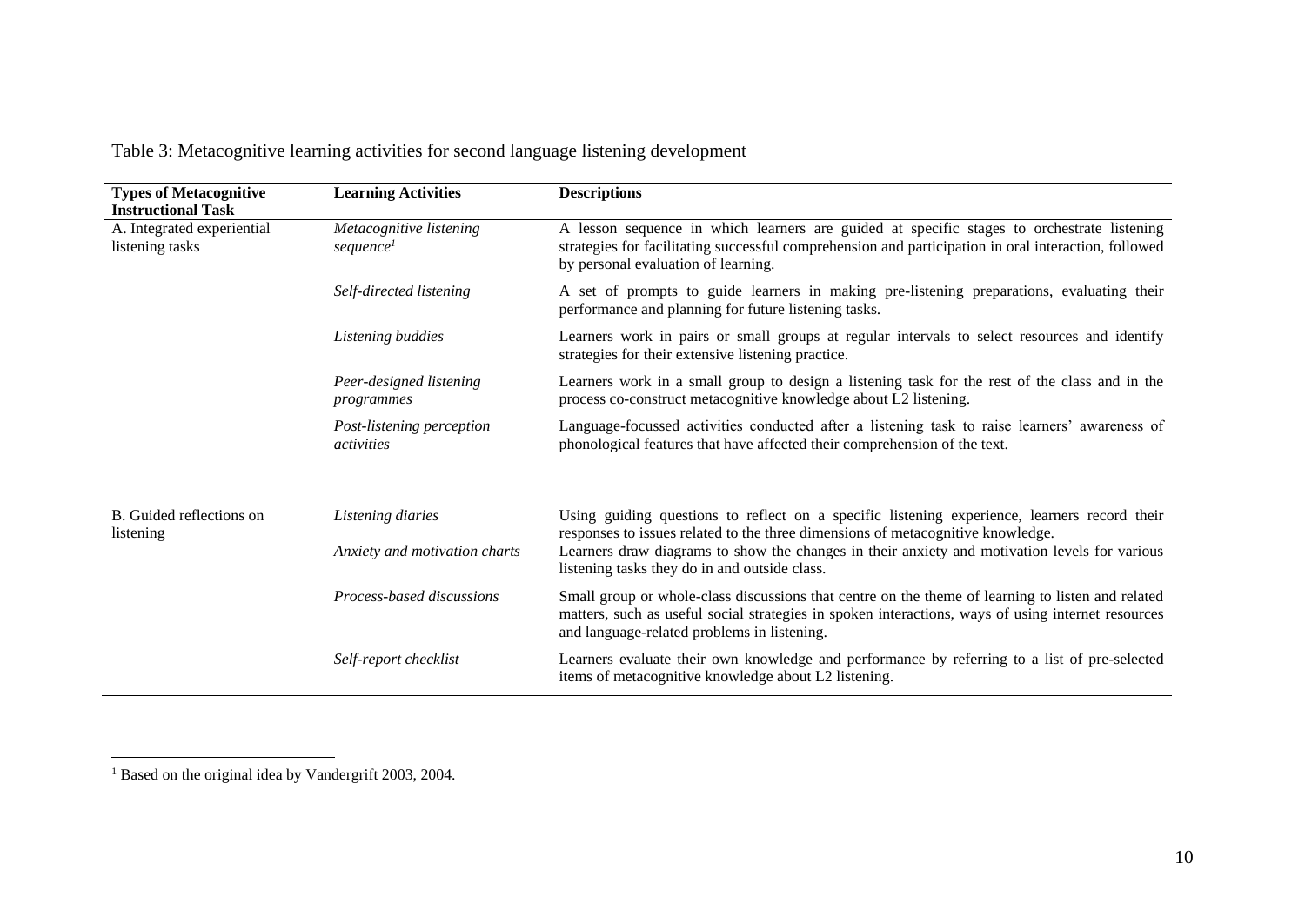As reflection tasks can be repetitive and thus run the risk of being boring and tedious to learners after a while, a challenge for teachers is in designing new formats, identify areas of focus and determine pivotal points in a language course where these activities take place.

Both types of metacognitive learning activity can be used to encourage self-appraisal and self-regulation of comprehension and learning processes. They provide explicit guidance on how to listen and this is particularly useful for L2 listening. Each activity is delivered through a set of classroom procedures and the use of a wide range of learning materials. This is necessary to keep the metacognitive tasks fresh and appropriate for different types of listening comprehension and learning tasks (Goh in preparation). When learners listen, hearing and thinking processes happen 'inside the head'; the processes are not easily observed by others or even by the learners themselves. Metacognitive activities enable learners to uncover these processes and create scaffolded learning experiences where novices obtain guidance and support from experts. By making mental processes explicit and helping learners to monitor and evaluate their own development, we are also encouraging them to set more tangible comprehension and learning goals. When learners see the benefits they get from engaging in these metacognitive processes, they will be even more motivated to persist in their efforts to "work harder".

Finally, for metacognitive instruction to bear fruit, we should make it an integral part of the listening curriculum. Most of the activities suggested are simple and easily carried out, many of the smaller tasks are also 'recyclable'. We can therefore ensure that metacognitive instruction is sustainable throughout a language programmes More importantly, by varying and repeating some of these activities, we also develop in learners a habit of mind that is metacognitively alert and responsive to learning.

## **Research Implications**

Metacognitive instruction has much to offer language learners, but there are issues that research can address so as to further clarify the role of metacognition in language development and help language educators design appropriate evidence-based curricula. I will outline these issues below:

## *1) The Construct of Metacognition in L2 Listening*

There is a fairly substantial body of work on the role of metacognition in reading instruction (particularly in the first language), but the same cannot be said of listening. Nevertheless, listening research has benefitted from some of the core understandings emanating from reading research:

- a. Memory for text improves with the use of individual (single) strategies;
- b. Reading comprehension improves with the use of a repertoire of strategies;
- c. Direct explanation and modelling of improves comprehension;
- d. Direct teaching of metacognitive information increases strategy use;
- e. Development of strategy use takes much time and practice;
- f. There is value in teaching students how to self-direct and monitor comprehension;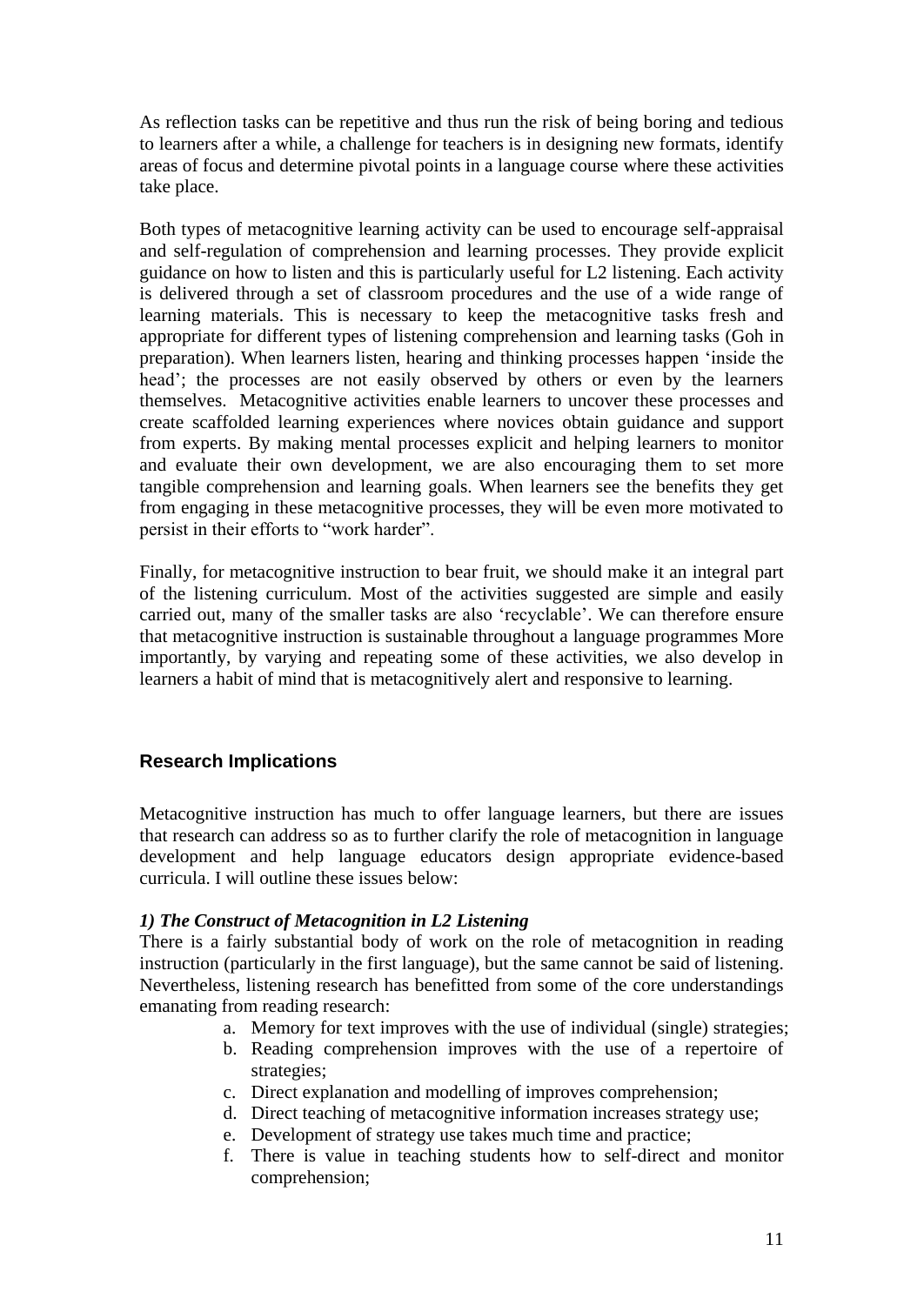- g. Students need to use what they know to understand new information;
- h. Many factors affect motivation, especially efforts made at using taskmatched strategies;
- i. Competent thinking includes at least four major components: strategies, metacognition about strategies, world knowledge and motivation (Pressley and Gaskins 2006: 103-104),

Some of these understandings have been explored in listening, mainly through investigations into the role of prior knowledge, the use of listening strategies and the effectiveness of strategy training (see Macaro *et al*. 2007; Rubin 1994), but more research is needed, particularly in areas that have not been previously examined. There are currently only a small number of studies that examine metacognitive instruction in L2 listening. Although the results from these studies have been encouraging, we need to further understand specific ways in which metacognition improves listening comprehension and long-term listening development. There is a need to understand how contextual, learner and cultural factors may influence learners' knowledge and willingness to adopt strategies, the metacognitive instructional process and its outcome.

Listening comprehension ability has been found to be positively correlated with overall language achievement (Feyten 1991), but we know very little about the relationship between metacognition in listening and metacognition in language learning. Are the two also positively correlated? It would also be useful to find out whether metacognition is specific to listening development or general to L2 learning. Answers to these questions can inform educators on the way metacognitive instruction in language learning is best approached. If metacognition of language learners is general by nature, some form of generic instruction would be useful (Wenden 1991). Learners can then transfer their knowledge and strategies to new skills and areas of language learning. If, however, metacognition in L2 listening is a specific construct, then separate metacognitive instruction for listening would be more advantageous. Another related issue is the relationship between metacognition in L2 listening and metacognition in reading, another receptive skill. Are the two positively correlated? If they are, should metacognitive instruction in listening be combined with reading?

Research should also explore implications of the developmental process of cognition for L2 listening. Cognitive and educational psychologists tell us that individuals go through clear developmental stages, starting with theory of mind in the early and preschool years. Preschoolers may also demonstrate simple metacognitive skills if the tasks are interesting and pitched at the children's level of understanding (Whitebread, 1999). More sophisticated types of planning, monitoring and evaluating, a function of cognitive development and schooling, normally emerge from only about the age of eight to ten (Flavell, Miller and Miller 1993). How does this process of mental development influence metacognitive development in L2 listening and other areas of language learning? What are its implications for metacognition in young L2 learners in particular? How should instruction for young learners who are still developing metacognitively be differentiated from instruction for adult learners? There are indications that lower primary school pupils can observe their own use of listening strategies (Gu, Hu and Zhang 2005) and verbalise their metacognitive knowledge about listening (Goh and Yusnita 2006). It is agreed, however, their metacognition is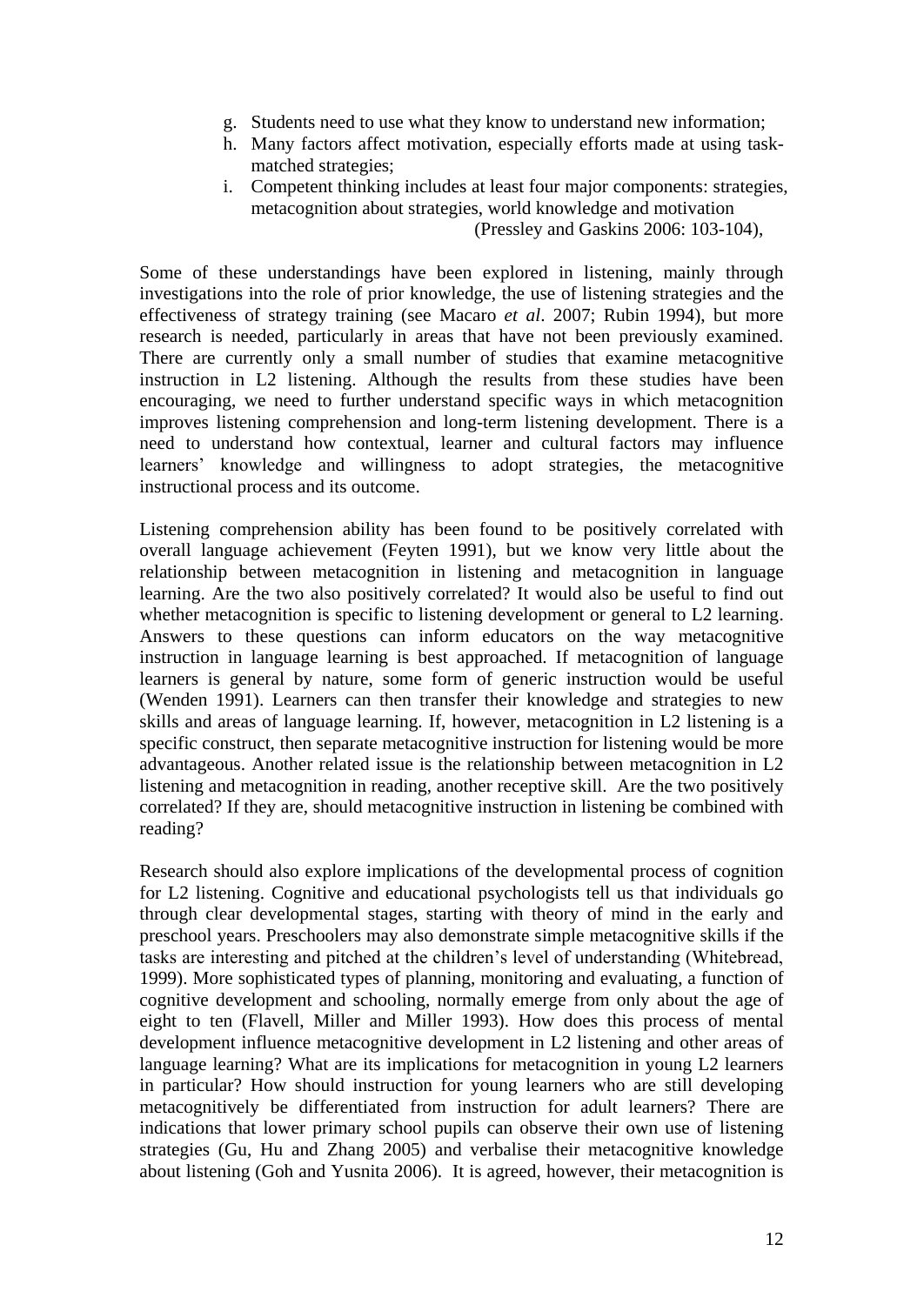less developed than adult learners'. A question about metacognitive development which may also be valuable to L2 learning in general is: do the three dimensions of metacognitive knowledge develop at the same time or does is there a developmental trajectory? Are all three dimensions of metacognitive knowledge equally amenable to instruction?

#### *2) Teachers, Learners and Instructional Processes*

Metacognitive instructional research within and beyond the field of L2 listening has reported benefits for learners such as improved confidence and performance, but how much of this is understood or accepted by teachers who play a pivotal role in the instructional process? To what extent is metacognitive instruction facilitated or hampered by the teacher's own knowledge and attitudes? The issue of teacher capacity is certainly worthy exploring. Berne (1998) drew attention to knowledge about pedagogical theory and teacher preparedness as a factor in implementing new methods for teaching listening. Brown, (1987) also noted that innovative ideas for teaching listening from forward-looking scholars such as Rivers (1968, cited in Brown 1987) did not have a significant impact on day-to-day instructional processes and course books at that time. The chasm between research and practice is not unique to listening instruction. Better research does not guarantee more informed practice. Nevertheless, teacher educators can encourage teachers and teachers-in-training to have greater ownership of innovative practices. One way to do this is by engaging them in action research to explore some of the benefits of metacognitive instruction for themselves. For example, teachers can investigate the use of selected activities and materials for enhancing their own practice and improving their students' listening ability and motivation.

Metacognitive instruction in listening has centred mainly on explicit strategy training (O'Malley, Chamot, Stewner-Manzanares, Russo and Küpper 1985; Thompson and Rubin 1996; see also Macaro *et al*. 2007). More recently, new ideas for embedding strategy training within listening tasks have been proposed. Vandergrift's (2004) metacognitive cycle which inspired the metacognitive listening sequence activity proposed in this paper is one such example. There is, however, a need for greater diversity in metacognitive activities so as to address a wider range of learner needs in L2 listening development. The activities proposed in this paper are an attempt to increase the options for teachers. These activities have been used successfully in language classrooms while selected ones have also been used in research studies. Their relative effectiveness has yet to be compared, however.

Are there activities that are more effective at increasing learner metacognition? Comparisons across listening tasks can be made to help educators determine the extent to which differentiations are needed. Evidence on how these activities can be productively differentiated according to learning contexts and learner needs would also be helpful to teachers when considering all the options. A question that could be further explored is whether some of these activities lend themselves better to certain kinds of learning styles. For example, would the anxiety and motivation chart appeal more to visual learners and could therefore encourage these learners to make an extra effort at planning and evaluating their learning?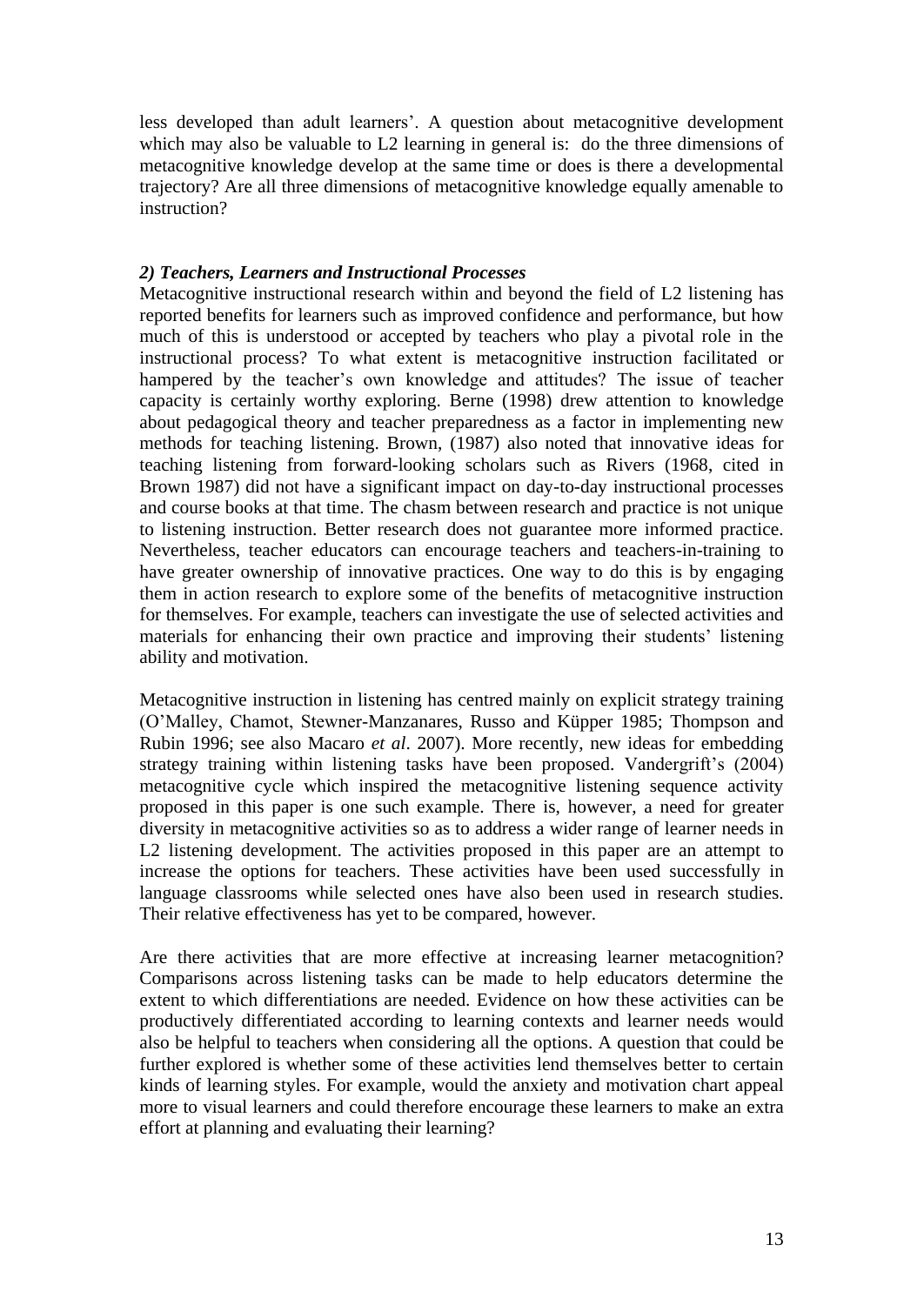Although all language learners possess some metacognitive knowledge and skills, the amount and nature of what they know are not the same. Some learners also suffer from metacognition deficiency: availability deficiency and production deficiency (Veenman, Kerseboom and Imthorn 2000). Learners with an availability deficiency possess inadequate metacognitive knowledge and skills, while those with production deficiency are unable to apply their knowledge and skills because of a number of affective and task constraints (Veenman *et al.* 2006). This has been found to be true of L<sub>2</sub> learners in listening and across the various language skill domains. This distinction clearly has implications for the way metacognitive instruction is planned and conducted. For example, research can help determine instructional procedures that enable availability-deficient learners to benefit from peers who possess richer knowledge and skills.

Another pertinent issue is how we can best describe or assess changes in learner metacognition resulting from instruction. One common method that researchers have used is the analysis of listening diaries, retrospective verbalisations, interview transcripts and group discussions. In addition to qualitative analysis of texts, questionnaires with high internal consistencies have also been used (Goh 2002b; Zhang and Goh 2006). A recently developed instrument, "Metacognitive Awareness Listening Questionnaire (MALQ)" (Vandergrift, Goh, Mareschal and Tafaghodatari 2006) has been used with nearly 1,000 learners from various countries. The instrument consists of 21 items that have been validated through rigorous statistical processes. It has high internal reliability and at the same time is easy for language learners to understand and use. (A modified copy of the questionnaire for classroom use is found in Appendix A.) Several studies have used the instrument successfully to measure learners' change in metacognitive awareness (Mareschal 2007; Zeng 2007). The questionnaire can be administered retrospectively, that is immediately after a listening task, or at any time during a listening course, depending on its purpose. Besides being a research instrument, the MALQ can also be used as a teaching tool for raising learners' awareness about L2 listening. One fruitful area of research is to compare learners' self-reports in questionnaires with other sources of qualitative data such as diaries and interviews. Another is to examine the effect such a instrument has on improving learner metacognition in listening.

Another question researchers can examine is the relationship between metacognition and individual differences. Vandergrift (2005) found a positive correlation between metacognitive knowledge and motivation to learn to listen, while Zhang and Goh (2006) reported that learners' strategy knowledge has a positive correlation with learners' perceived strategy use. Gender was not found to have a significant effect on strategy knowledge for listening (Goh 2002b). Other questions that could be explored further include: What relationship does metacognitive knowledge have with cognitive styles, learning preferences, intelligence and language proficiency? How do these differences influence metacognitive development of L2 listeners?

Metacognitive knowledge often reflects some deep-seated beliefs that learners have and these (sometimes incorrect) beliefs are often resistant to change (Veenman *et al.* 2006: Wenden 1991). To examine the effectiveness of metacognitive instruction, we can examine the extent to which beliefs can be modified. For example, in terms of person knowledge, can L2 listeners with a negative self-concept develop a more positive image of themselves as L2 listeners? Further, does following up guided self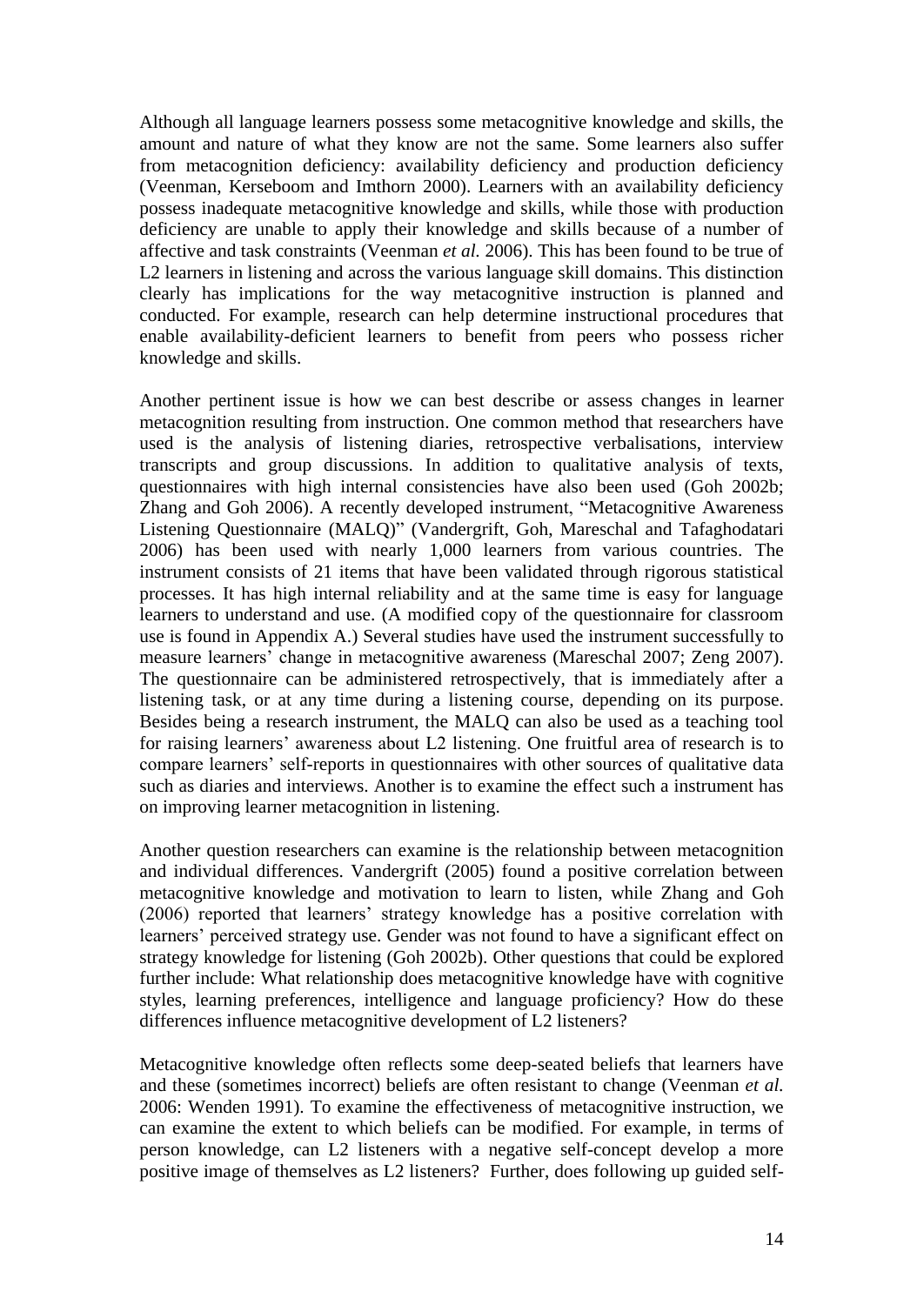reflection with teacher input and other kinds of learning activities make a difference to learners' performance? Liu and Goh (2006) found that it was useful to follow up a lesson based on a metacognitive listening sequence (where strategy training takes place) with process-based discussions in class. Goh and Yusnita (2006) observed that learners also benefited when the teacher followed up process-based discussions with learners reflecting through listening diaries.

Another question that is worth examining is what metacognitive knowledge and strategies learners demonstrate with regard to assessment of listening? How is learner metacognition about listening affected by testing and non-testing situations? Do generic test-taking strategies such as eliminating the least likely answers from possible options precede comprehension strategies? Tsui and Fullilove (1998) found that weak listeners who could not process text accurately because of poor wordrecognition skills relied heavily on top-down processing. In spite of this, some of the candidates selected answers that were not contextually appropriate. It would be instructive therefore to explore the metacognitive knowledge and listening strategies of learners when they are confronted by different situations where they need to demonstrate listening comprehension.

Learners' comprehension is often affected by poor lexical segmentation and word recognition skills, and some scholars have called for a greater emphasis to be given to a 'bottom-up' approach to teaching listening (Field 2003; Hulstijn 2003). While this type of practice is clearly needed, there is a potential risk of learning becoming decontextualised and some teachers returning to drills involving sound discrimination. One way to address this is to integrate perception activities with normal listening activities as in the post-listening perception activity. After learners have completed a comprehension or communication task based on a listening text, they revisit the text to focus on phonological features of words in context. Research could be carried out to examine the effects of post-listening perception activities on learners' improvement in bottom-up processing skills and overall comprehension.

One of the guiding principles of metacognitive instruction is that learning is effective when students collaborate and co-construct knowledge through talk. To date, there have been few attempts at finding out whether collaborative learning can increase learners' metacognitive knowledge. Nathan (2008) has found some encouraging results amongst young learners who collaborated during a listening activity, but she also noted several problems that affected learning. It will be important to examine whether internal factors such as competition, disinterest and motivation could negatively affect learners' collaboration in accomplishing listening tasks, and more importantly, in co-construction of metacognitive knowledge.

## **Conclusion**

In reflecting on teaching listening in the new millennium, I have deliberately avoided a discussion of the role of new technologies. Instead I have revisited the concept of metacognition and made a case for a more comprehensive approach to helping L2 learners develop metacognitive processes that could improve their listening. I believe that if teachers are equipped with knowledge and understanding of how learning to listen can take place, they will be in a good position to incorporate and evaluate the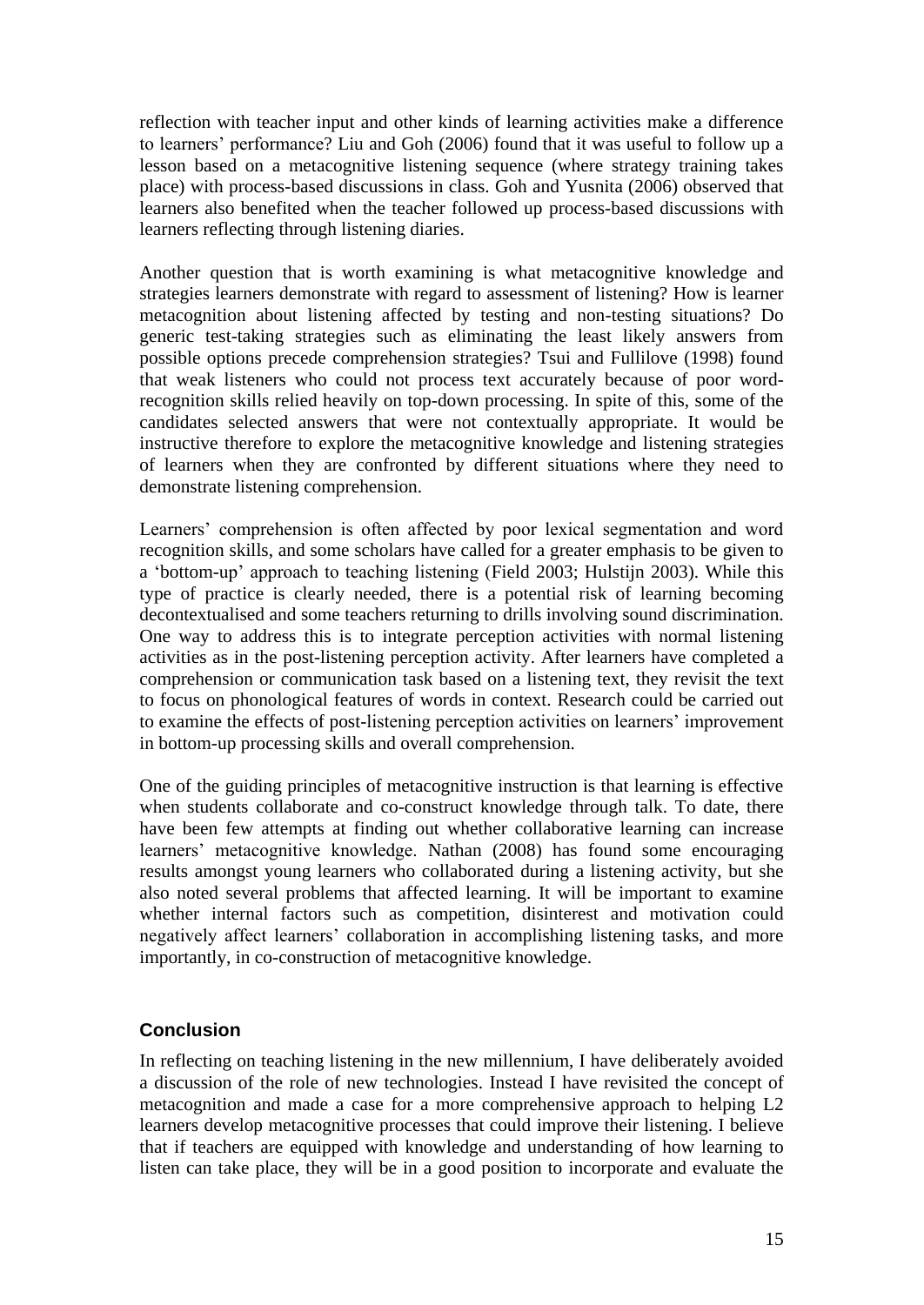many technological innovations we have today. It will also help some to reappraise their role as *teachers* of listening. The use of new media can make lessons on listening relevant to the changing communication needs of learners. Sound theoretical and pedagogical concepts, nevertheless, will continue to be the bedrock of second language instruction. Learning to listen in a language that one is not familiar with is hard work. Language learners, like all novices, need to be guided and supported in their efforts to achieve success. Fortunately, there is much that language teachers can do in this regard. Indeed, listening instruction has come a long way since the time when learners had to listen to written texts read aloud slowly and do comprehension exercises. With the current attention given to teaching and researching L2 listening and our increasing knowledge about human cognition, we can certainly look forward to seeing many exciting developments in the field in the next forty years.

#### **References**

| Anderson, A., and T. Lynch |                                                                                                                                                                         |
|----------------------------|-------------------------------------------------------------------------------------------------------------------------------------------------------------------------|
| 1988                       | Listening (Oxford: Oxford University Press).                                                                                                                            |
| Baddeley, A.D.             |                                                                                                                                                                         |
| 2000                       | 'The Episodic Buffer: A New Component of Working Memory?',<br>Trends in Cognitive Sciences 4: 417-23.                                                                   |
| Berne, J.E.                |                                                                                                                                                                         |
| 1998                       | 'Examining the Relationship between L2 Listening Research,<br>Pedagogical Theory, and Practice', Foreign Language Annals 31: 169-<br>90.                                |
| Brown, A.L.                |                                                                                                                                                                         |
| 1978                       | 'Knowing When, Where, and How to Remember: A Problem of<br>Metacognition', in R. Glaser (ed.), Advances in Instructional<br>Psychology (Hillsdale: Erlbaum): I, 77-165. |
| Brown, G.                  |                                                                                                                                                                         |
| 1987                       | 'Twenty-five Years of Teaching Listening Comprehension', English<br>Teaching Forum (October): 11-15.                                                                    |
| Bruer, J.T.                |                                                                                                                                                                         |
| 1998                       | 'Education', in W. Brechtel and G. Graham (eds.), A Companion to<br>Cognitive Science (Massachusetts: Blackwell): 681-90.                                               |
| Buck, G.                   |                                                                                                                                                                         |
| 1995                       | 'How to Become a Good Listening Teacher', in Mendelsohn and<br>Rubin 1995: 113-28.                                                                                      |
| 2001                       | Assessing Listening (Cambridge: Cambridge University Press).                                                                                                            |
| Chamot, A.U.               |                                                                                                                                                                         |
| 1995                       | 'Learning Strategies and Listening Comprehension', in Mendelsohn<br>and Rubin 1995: 13-130.                                                                             |
| Devine, T.G.               |                                                                                                                                                                         |
| 1978                       | 'Listening: What Do We Know after 50 Years of Research and<br>Theorizing?', Journal of Reading 21: 296-304.                                                             |
| Dunkel, P.                 |                                                                                                                                                                         |
| 1991                       | 'Listening in the Native and Second/Foreign Language: Toward an<br>Integration of Research and Practice', TESOL Quarterly 25: 431-57.                                   |
| Feyten, C.M.               |                                                                                                                                                                         |
| 1991                       | 'The Power of Listening Ability: An Overlooked Dimension in<br>Language Acquisition', Modern Language Journal 75: 173-80.                                               |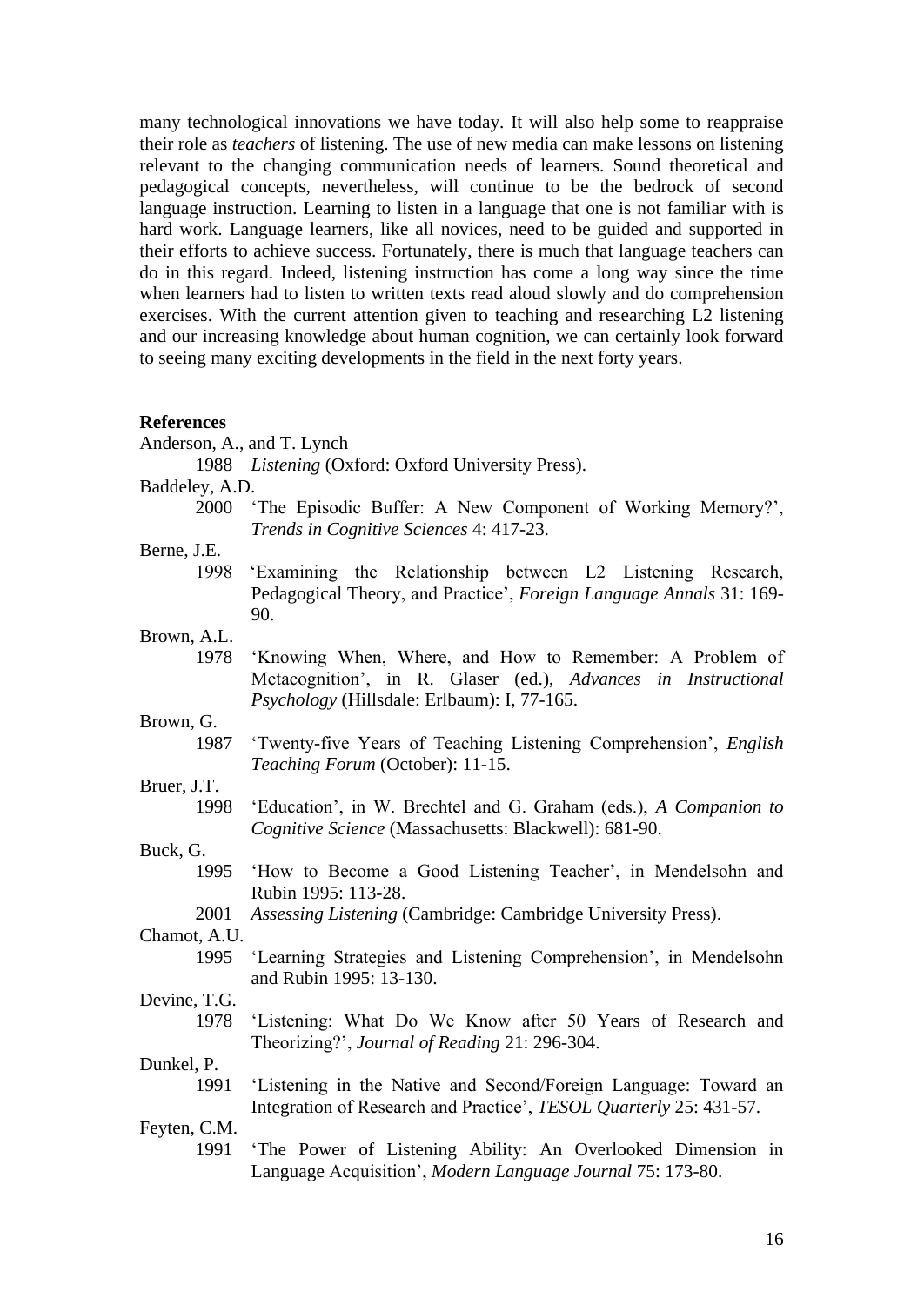Field, J.

- 1998 'Skills and Strategies: Towards a New Methodology for Listening', *ELT Journal* 52: 110-18.
- 2003 'Promoting Perception: Lexical Segmentation in Second Language Listening', *ELT Journal* 57: 325-34.

Flavell, J.H.

- 1976 'Metacognitive Aspects of Problem Solving', in L.B. Resnick (ed.), *The Nature of Intelligence* (Hillsdale, NJ: Erlbaum): 231-35.
- 1979 'Metacognition and Cognitive Monitoring: A New Area of Cognitive Development enquiry', *American Psychologist* 34: 906-11.

Flavell, J.H., P.H. Miller and S.A. Miller

1993 *Cognitive Development* (New Jersey: Prentice Hall, 3rd edn). Flowerdew, J., and L. Miller 2005 *Second Language Listening: Theory and Practice* (New York: Cambridge University Press).

Goh, C.

- 1997 'Metacognitive Awareness and Second Language Listeners', *ELT Journal* 51: 361-69.
- 1998 'How Learners with Different Listening Abilities Use Comprehension Strategies and Tactics', *Language Teaching Research* 2: 124-47.
- 1999 'What Learners Know about the Factors that Influence their Listening Comprehension', *Hong Kong Journal of Applied Linguistics* 4: 17-42.
- 2002a *Teaching Listening in the Language Classroom* (Singapore: SEAMEO Regional Language Centre).
- 2002b 'Learners' Self-reports on Comprehension and Learning Strategies for Listening', *Asian Journal of English Language Teaching* 12: 46-68.
- In preparation 'Listening as Process: Learning Activities for Self-appraisal and Selfregulation', in N. Harwood (ed.), *Materials in ELT: Theory and Practice*
- Goh, C., and T. Yusnita
	- 2006 'Metacognitive Instruction in Listening for Young Learners', *ELT Journal* 60: 222-32.

Graham, S.

- 2006 'Listening Comprehension: The Learners' Perspective', *System* 34: 165-82. Gu, P.Y., G.W. Hu and L.J. Zhang
- 2005 'Investigating Language Learner Strategies among Lower Primary School Pupils in Singapore', *Language and Education* 19: 281-303.

Hancock, D.

- 2004 'Cooperative Learning and Peer Orientation Effects on Motivation and Achievement', *The Journal of Educational Research* 97(3): 159-66. Hulstiin, J.H.
- 2003 'Connectionist Models of Language Processing and the Training of Listening Skills with the Aid of Multimedia Software', *Computer Assisted Language Learning* 16: 413-25.

Liu, X.L., and C. Goh

2006 'Improving Second Language Listening: Awareness and Involvement', in T.S.C. Farrell (ed.), *Language Teacher Research in Asia*  (Alexandria, VA: TESOL): 91-106.

Lynch , T.

1998 'Theoretical Perspectives on Listening', *Annual Review of Applied Linguistics* 18: 3-9.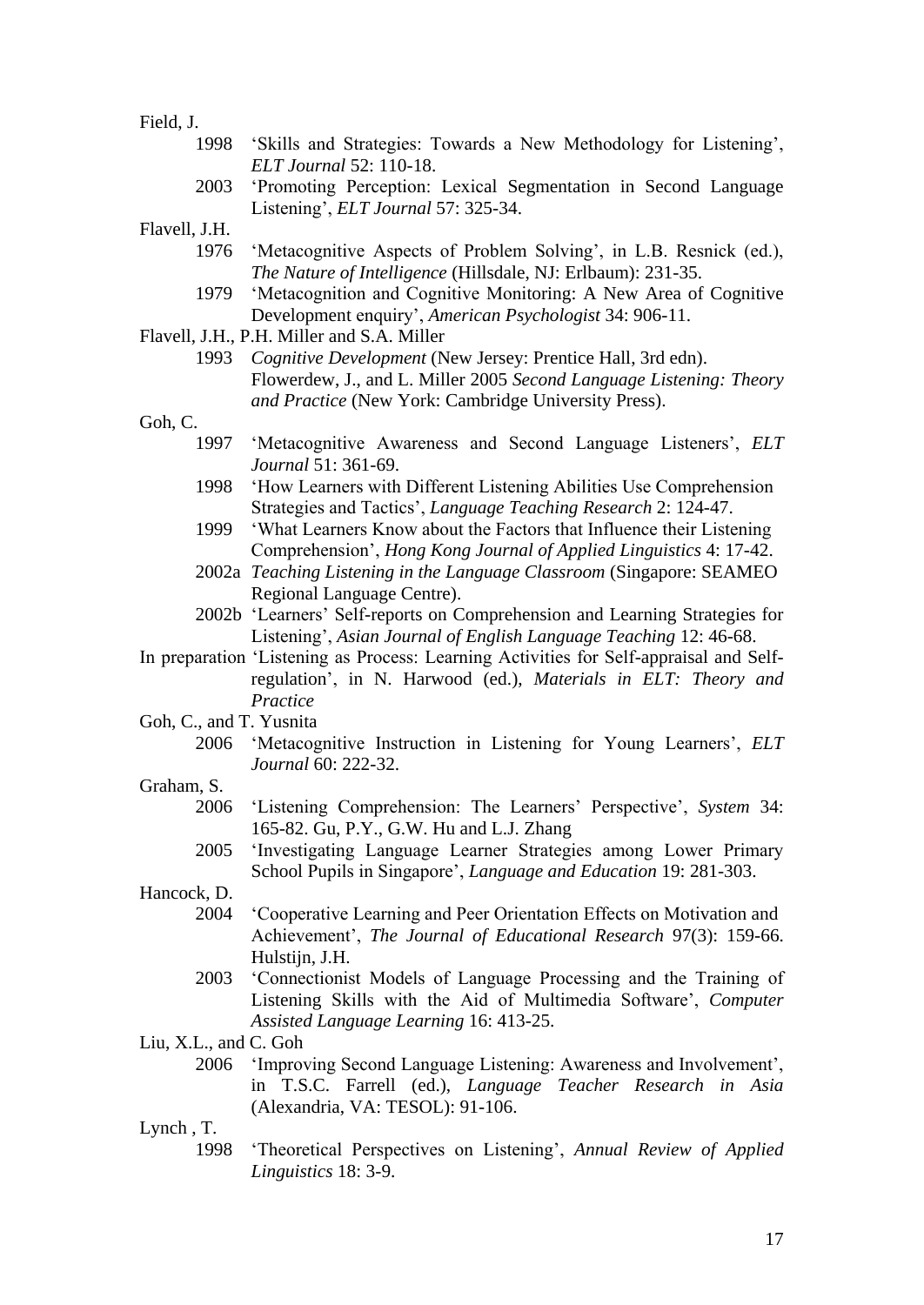Macaro, E., S. Graham and R. Vanderplank

2007 'A Review of Listening Strategies: Focus on Sources of Knowledge and on Success', in E..Macaro and A. Cohen (eds.), *Language Learner Strategies: 30 years of Research and Practice* (Oxford: Oxford University Press): 165-85.

Mareschal, C.

- 2007 'Student Perceptions of a Self-regulatory Approach to Second Language Listening Comprehension Development' (Unpublished PhD thesis, University of Ottawa, Canada).
- McCafferty, S.G., G.M. Jacobs and A.C. DaSilva Iddings (eds.)
	- 2006 *Cooperative Learning and Second Language Teaching* (New York: Cambridge University Press).
- Mendelsohn, D.
	- 1995 'Applying Learning Strategies in the Second/Foreign Language Listening Comprehension Lesson', in Mendelsohn and Rubin 1995: 132-50.
	- 1998 'Teaching Listening', *Annual Review of Applied Linguistics* 18: 81-101. Mendelsohn, D., and J. Rubin (eds.)
	- 1995 *A Guide for the Teaching of Second Language Listening* (San Diego: Dominie Press).

Nathan, P.

2008 'Cooperative Learning and Metacognitive Awareness in Second Language Listening Comprehension' (MA thesis, National Institute of Education, Nanyang Technological University, Singapore).

Nelson, T.O.

- 1996 'Consciousness and Metacognition', *American Psychologist* 51: 102- 16.
- Nisbet, J., and J. Shucksmith

1986 *Learning Strategies* (London: Routledge and Kegan Paul).

- O'Malley, J.M., and A.U. Chamot
	- 1990 *Learning Strategies in Second Language Acquisition* (Cambridge: Cambridge University Press).
- O'Malley, J.M., A.U. Chamot and L. Küpper
	- 1989 'Listening Comprehension Strategies in Second Language Acquisition', *Applied Linguistics* 10: 418-37.
- O'Malley, J.M., A.U. Chamot, G. Stewner-Manzanares, L. Küpper and R.P. Russo
	- 1985 'Learning Strategy Applications with Students of English as a Second Language', *TESOL Quarterly* 19: 557-84.

Paris, S.G., and P. Winograd

1990 'How Metacognition Can Promote Academic Learning and Instruction', in B.F. Jones and L. Idol (eds.), *Dimensions of Thinking and Cognitive Instruction* (Hillsdale, NJ: Lawrence Erlbaum): 15-51.

Perkins, D.

1995 *Outsmarting IQ: The Emerging Science of Learnable Intelligence*  (New York: The Free Press).

Pressley, M., and I.W. Gaskins

2006 'Metacognitively Competent Reading Comprehension Is Constructively Responsive Reading: How Can Such Reading Be Developed in Students?', *Metacognition Learning* 1: 99-113.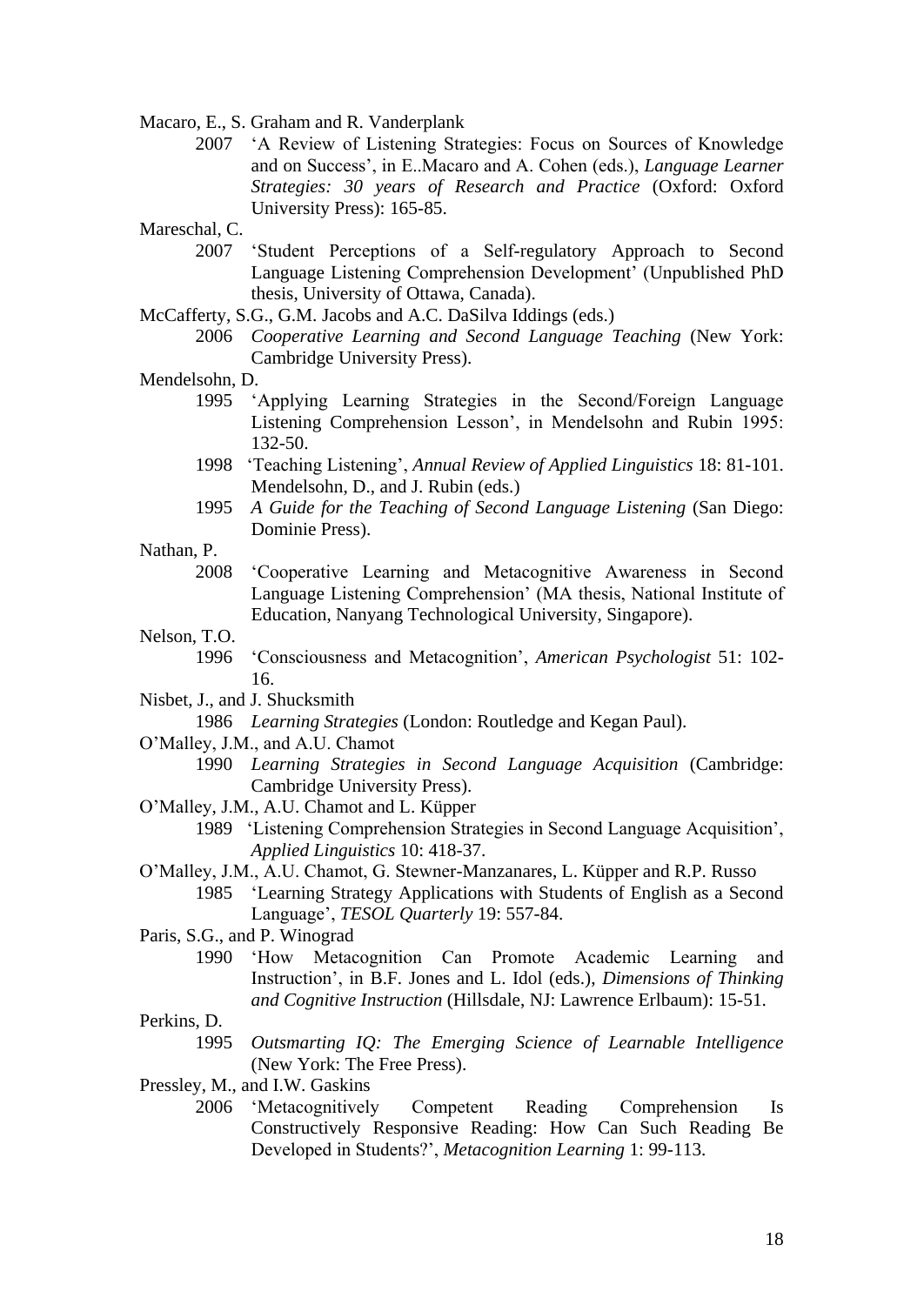Rost, M.

2002 *Teaching and researching listening* (London: Longman).

Rubin, J.

1994 'A Review of Second Language Listening Comprehension Research', *Modern Language Journal* 78: 199-221.

Segalowitz, N.

2003 'Automaticity and Second Language', in C. Doughty and M. Long (eds.), *The Handbook of Second Language Acquisition* (Blackwell): 382-408.

#### Sheerin, S.

- 1987 'Listening Comprehension: Teaching or Testing?', *ELT Journal* 41: 126-31.
- Sinanu, F.L., V.U. Palupi, A. Anggraeni and G. Hastuti
	- 2007 'Listening Strategies Awareness: A Diary Study in Listening Comprehension Classrooms', paper presented at the 42nd RELC International Seminar, 23-25 April 2007, Singapore.

#### Thompson, I., and J. Rubin

- 1996 'Can Strategy Instruction Improve Listening Comprehension?', *Foreign Language Annals* 29: 331-42.
- Tsui, A., and J. Fullilove
	- 1998 'Bottom-up or Top-down Processing as a Discriminator of L2 listening Performance', *Applied Linguistics* 19: 432-51.

#### Underwood, M.

1989 *Teaching Listening* (New York: Longman).

#### Ur, P.

1984 *Teaching Listening Comprehension* (Cambridge: Cambridge University Press).

Vandergrift, L.

- 1996 'The Listening Comprehension Strategies of Core French High School Students', *Canadian Modern Language Review* 52: 200-23.
- 1997 'The Strategies of Second Language (French) listeners: A Descriptive Study', *Foreign Language Annals* 30: 387-409.
- 2002 'It Was Nice to See that our Predictions Were Right: Developing Metacognition in L2 Listening Comprehension', *Canadian Modern Language Review* 58: 556-75.
- 2003 'From Prediction through Reflection: Guiding Students through the Process of L2 Listening', *Canadian Modern Language Review* 59: 425-40.
- 2004 'Listening to Learn or Learning to Listen?', *Annual Review of Applied Linguistics* 24: 3-25.
- 2005 'Relationships among Motivation Orientations, Metacognitive Awareness and Proficiency in L2 Listening', *Applied Linguistics* 26: 70-89.
- 2007 'Teaching Learners How to Listen Does Make a Difference', paper presented at the meeting of the Canadian Association of Applied Linguistics.

Vandergrift, L., C. Goh, C. Mareschal and M.H. Tafaghodatari

2006 'The Metacognitive Awareness Listening Questionnaire (MALQ): Development and Validation', *Language Learning* 56: 431-62.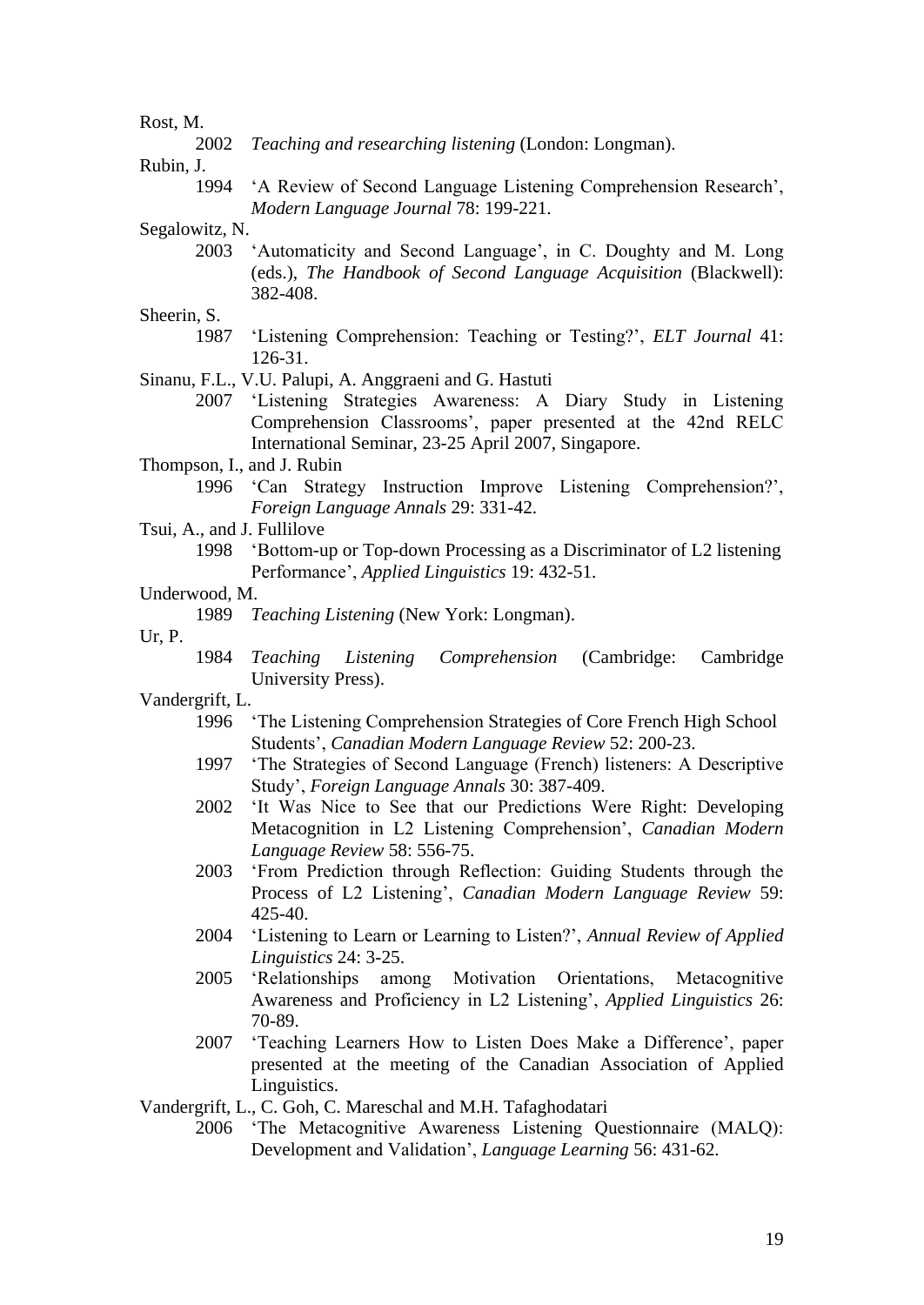Veenman, M.V.J., L. Kerseboom and C. Imthorn

- 2000 'Test Anxiety and Metacognitive Skilfulness: Availability versus Production Deficiencies', *Anxiety, Stress, and Coping* 13: 391-412.
- Veenman, M.V.J., B.H.A.A. Van Hout-Wolters and P. Afflerbach
	- 2006 'Metacognition and Learning: Conceptual and Methodological Considerations', *Metacognition Learning* 1: 3-14.
- Wang, M.C., G. Haertel and H.J. Walberg
	- 1990 'What Influences Learning? A Content Analysis of Review Literature', *Journal of Educational Research* 84: 30-43.
- Weinstein, C.E., E.T. Goetz, and P.A. Alexander (eds.)
	- 1988 *Learning and Study Strategies: Issues in Assessment, Instruction, and Evaluation* (San Diego, CA: Academic Press).

Wenden, A.

- 1987 'Metacognition: An Expanded View of the Cognitive Abilities of L2 Learners', *Language Learning* 37: 573-94.
- 1991 *Learner Strategies for Learner Autonomy* (Hertfordshire: Prentice Hall).
- 1998 'Metacognitive Knowledge and Language Learning', *Applied Linguistics* 19:515-37.

Whitebread, D.

1999 'Interactions between Children's Metacognitive Abilities, Working Memory Capacity, Strategies and Performance during Problemsolving', *European Journal of Psychology of Education* 14: 489-507.

Young, M.Y.C.

1997 'A Serial Ordering of Listening Comprehension Strategies Used by Advanced ESL Learners in Hong Kong', *Asian Journal of English language Teaching* 7: 35-53.

Zeng, Y.

2007 'Metacognitive Instruction in Listening: A Study of Chinese Non-English Major Undergraduates' (Unpublished MA thesis, National Institute of Education, Nanyang Technological University, Singapore).

Zhang, D., and C. Goh

2006 'Strategy Knowledge and Perceived Strategy Use: Singaporean Students' Awareness of Listening and Speaking Strategies', *Language Awareness* 15: 199-219.

Zhang, L.J.

2001 'Awareness in Reading: EFL Students' Metacognitive Knowledge of Reading Strategies in an Acquisition-poor Environment', *Language Awareness* 10: 268-88.